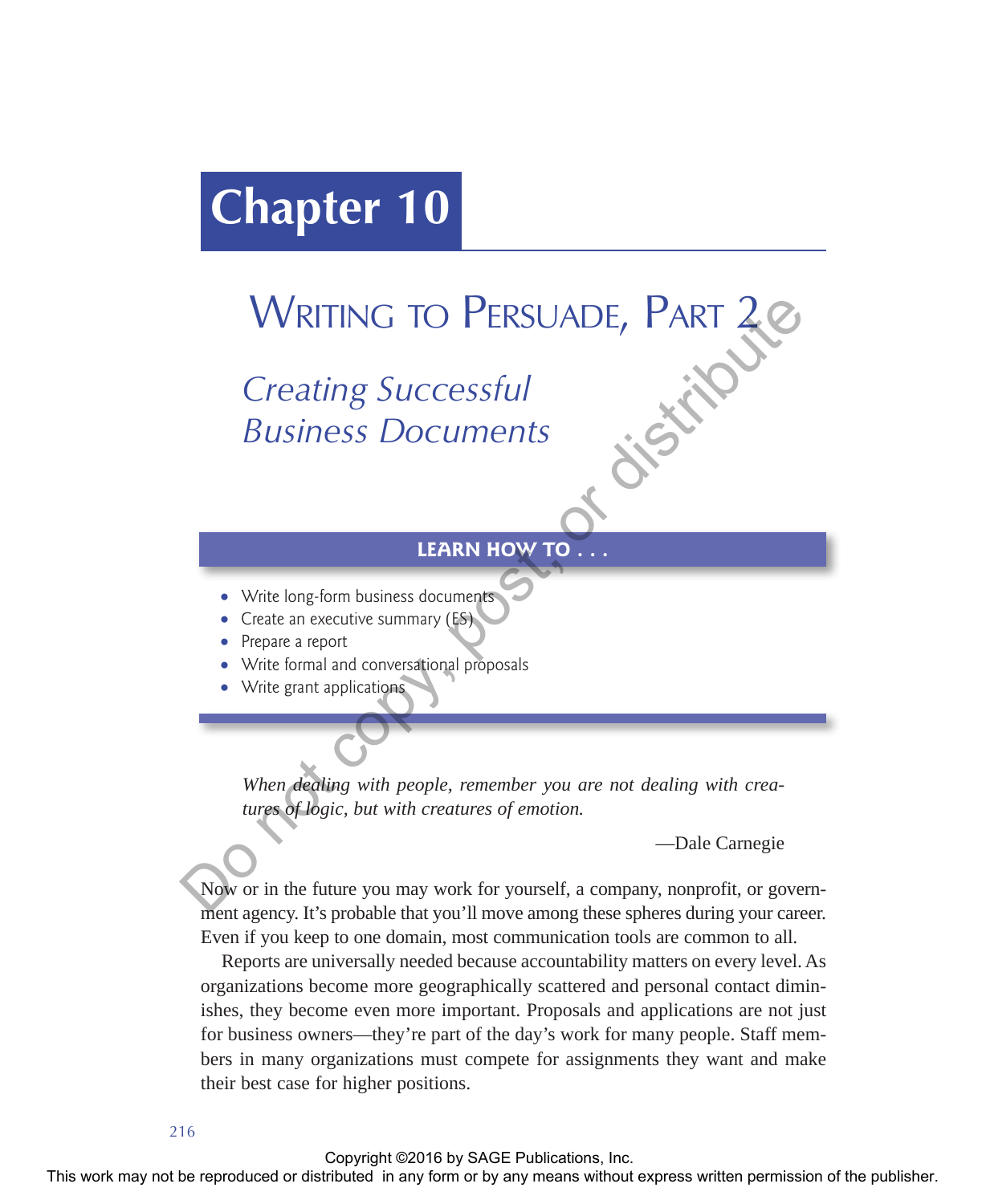#### *Chapter 10 Writing to Persuade, Part 2* 217

If you're entering the business world, here is some useful advice: Think and act like an entrepreneur. This means not just doing your job but doing it within the larger perspective of the organization's challenges and goals. Take personal responsibility to understand and advance company interests. Find opportunities to contribute and improve how things are done. Of course, use your top writing and speaking skills to let people know you're an active contributor and promote your ideas. Writing good proposals and reports will earn you support for your in-house projects and win outside contracts when that's part of your role.

All these materials must be persuasive, whatever the goal. To amplify the techniques of persuasion explained in Chapter 9, this chapter gives you a more specific resource of ideas to draw upon in writing major business documents. Each writing challenge is different, and only a handful can be covered here. But if you practice the thinking structure covered in earlier chapters and build up your repertoire of effective techniques, your business documents will help you stand out. The results and with our control or distributed or distributed or distributed or distributed or distributed or distributed in the publisher control of the state is oden with any means with a comparison of the publisher or

# **WRITING TIPS FOR BUSINESS DOCUMENTS**

As different as the various business formats are, as well as their subject matter, the writing style is similar for all. These guidelines, which are detailed in previous sections, are important to business documents:

- Write crisp, simply constructed sentences that read fast.
- Use an objective third person tone and relatively formal language that is still accessible and clear.
- Choose short, vivid, concrete words, and avoid jargon and clichés.
- Choose action verbs rather than dull, passive-sounding ones.
- Maintain an upbeat, positive, "in charge" tone that communicates good judgment and conviction.
- Avoid hedgy words and statements (e.g., *about, we hope that, we'll aim to,* or *it's possible that*).
- Write a strong lead plus informational headlines and subheads to attract and retain the readers you want.

Check that the copy is sayable—read sections aloud and to friends. Some advisers suggest reading portions to a teenager to see how easily the document can be understood and what questions come up.

Expect to edit through a series of revision cycles. If your first draft (or two) is too long, as it probably will be, look for redundancies in thought and word. Cut empty phrases as well as unsubstantiated hyperbole to tighten the writing. Eagle-eye any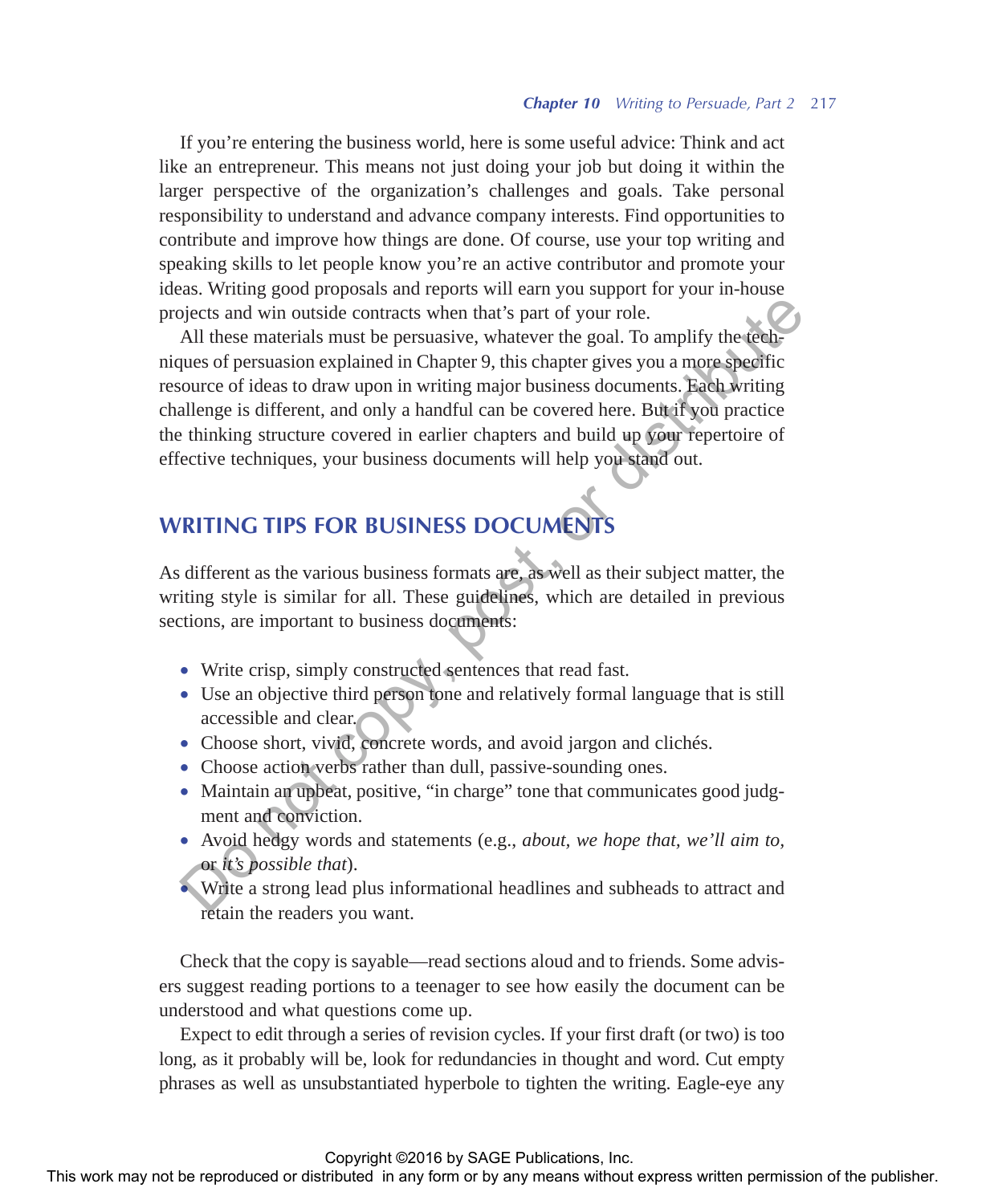vagueness and boilerplate-style material that is not completely customized to the occasion—readers find the one-size-fits-all approach insulting. Sharpen language. Polish, polish, polish. But don't edit the life out of it.

And don't allow the technical challenge of creating a major business document to overshadow your message. You must know what it is—be able to state it in a few sentences—and stick to it throughout. Everything included must support, prove, or demonstrate the truth and relevance of your message.

For best results, steep yourself in your own conviction and the excitement (or need) that drove you to prepare the document. Write from inside your own commitment. But at the same time, remember that it's not about you—especially with proposals, immersion in the audience perspective is a must. Invest in understanding your target readers and the problems they want to solve, whether you're preparing the document for your boss or a client or the public.

You cannot manipulate language to cover a lack of basic understanding or knowledge.

Logically examined, each project will suggest what to include. You might plan a long message similarly to a short one—shape a beginning (reason for the project, why the reader should care, definitions, orientation to the subject), middle (technical material, evidence, research, details), and end (a strong conclusion that brings the content and bottom-line recommendations home to the intended reader). A long document also requires a table of contents, ES, and, often, an appendix, where you can stash the backup without distracting readers from your story line. The rest results, steep yourselved in your overa constraint and the excitential or publishers with permission and the model or the model or the model or the model of the publisher permission in the model of the publisher

#### **SUCCESS TIP**

# **USE A FOLDER SYSTEM TO JUMP-START BIG PROJECTS**

When a major writing project looms, ease your path by collecting ideas, thoughts, and resources in file folders, either real or virtual—or both. (If you use paper folders, note that colorful ones are better than plain manila. You can color-code by subject.) If you're working on a business proposal and your outline has 10 sections, make up 10 folders. Then, as random useful thoughts come to you, write them up and put them in the applicable folders. Do the same with materials like financial statements.

If you've allowed reasonable time for the project, you'll end up with a batch of ideas and information for every topic. The writing will feel less formidable, and you'll have good material right at hand. The system also keeps you organized. Best of all, this simple collect-as-you-go method builds your thinking much more forcefully than if you sit down and try to create the document from scratch, all at once.

You can also use online systems to organize, such as Evernote or Scrivener.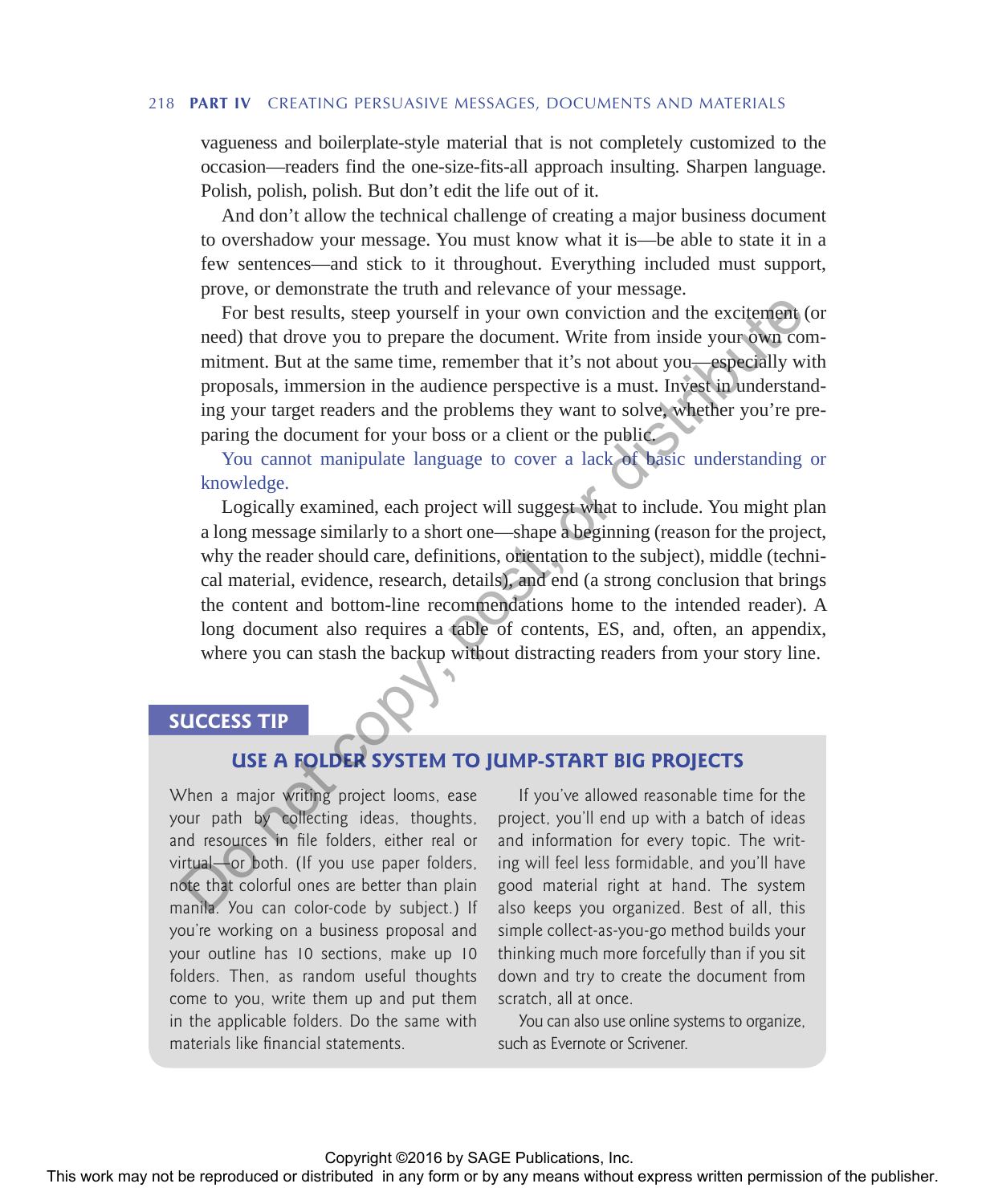# **THE EXECUTIVE SUMMARY: TECHNIQUES AND OPTIONS**

The ES is a critical element for many kinds of business materials: business plans, proposals, white papers, reports, grant applications and more. The busier everyone gets, the more vital a role the summary plays. In many cases, it will be the only part of the document your key audiences read. If they like it, they may read the rest—or take action based on the ES alone.

So leave plenty of time to develop this piece. Don't pull out excerpts from the full document and tack them together. Use the ES to tell a complete, self-contained story. In some cases, its role is to fully present your idea and recommend a course of action, supported by evidence. In other cases, it must convince readers that they need the information and that it's relevant to their interests.

Touch on every element of the whole document to put the pieces in context, but give center stage to what matters most to the reader. If you're writing a business plan for a new venture, focus the ES on communicating your idea vividly as well as why it matters and why it's viable. A research report summary should concisely relate what you did, why, how, basic results, and perhaps next steps. A proposal summary should usually identify the problem and your solution. So leave plenty of time to develop this piece. Don't public uncercapt from the publishers of the reproduced or distributed in any form or the publishers of the publishers of the publishers of the publishers of the publish

Use the ES to put the whole document, and therefore your subject, in perspective. It's where you tell readers what the rest of the material means and why they should care. And aim to accomplish it all in one to two pages—rarely is a longer summary called for or welcome. The rule of thumb is to limit an ES to 5% to 10% of the full document.

Marshal your writing tool kit to make the ES as interesting as you can. This is the place to recreate your own excitement as an entrepreneur ready to seize the day or as the dedicated adviser prepared with a solid, innovative recommendation for a client or boss.

# **VIEW FROM THE FIELD: THE EXECUTIVE SUMMARY AS INTERNAL ADVOCACY**

My goal in writing an Executive Summary is generally some form of advocacy: to get my point across, to influence, to make a compelling argument that can be fully trusted. Very often your audience has limited time so it needs brevity—but the Executive Summary should also show a solid organization and logic in respect to a business issue. The most successful Executive Summaries are self-contained. You may get approval based just on the summary.

*(Continued)*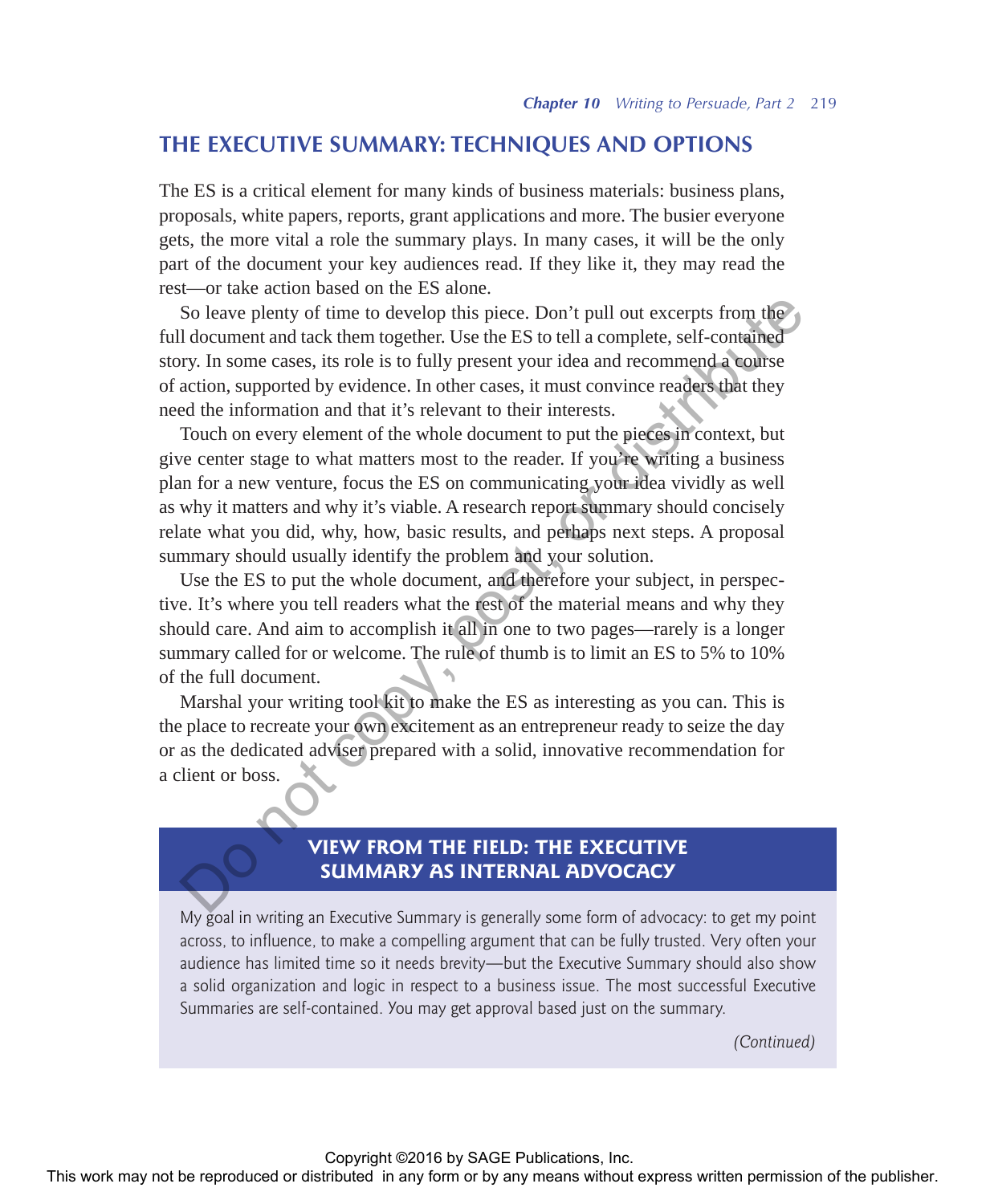#### (Continued)

It's good to show your audience that you know what came before and use it for context. Don't discredit it. And it's sometimes appropriate to make one recommendation but show other possibilities. This lends credibility, and people like to have a choice.

Move with gentle guidance into key findings or data points to support the recommendation, putting the most compelling ones on top. Know your audience: If you're appealing to the CFO, you may want to arrange your data points to address return on investment, cost saving and other financial aspects. Think of your audience's core responsibilities to help you plan your arguments and prioritize what you say.

Avoid flowery language and too many superlatives. I like to use language that shows an attempt at objectivity, focusing on the facts of the situation. The Executive Summary is not the time to put your heart on your sleeve. Err on the side of formality. Decision makers expect a level of seriousness when you ask for buy-in—chummy doesn't work. And accuracy is really important: It's a first impression thing. People will focus on a typo rather than your argument.

> —Lisa Cuevas Shaw, vice president of Editorial and Professional Learning for Corwin, a SAGE company

# **SAMPLE EXECUTIVE SUMMARY FOR A REPORT**

Summaries are best written after the full version of the document is drafted, but you may find it helpful to draft a preliminary version first to guide you through the development process. Just expect to rewrite it later, when your own understanding is more complete.

At that point, you may feel like you're buried in a morass of material and have lost your story line. Ideally, step away from it for at least a day or two, and then think about what settles out as significant and important. Or try the tell-it-tosomeone-else method.

Find a way to lead with the idea or viewpoint or need that rises to the top. You might think of the first few sentences as an elevator speech for the document.

Here is how Towers Watson (http://www.towerswatson.com), an international consulting firm that helps organizations improve performance, led off a report a few years ago on how communication and change management connect. The purposes appear to be multiple—to demonstrate thought leadership, serve clients, impress prospects and interest media. (Just as with short, everyday messages, goal and audience should be implicit.) Notice how explicit the headline and subhead are and how carefully the reasons for reading the report are stated. For the rest of the reproduced or distributed in any form of the reproduced or distributed in any superage any form or  $\frac{1}{2}$  any means we consider the publisher of the publisher. This work may not be reproduced in any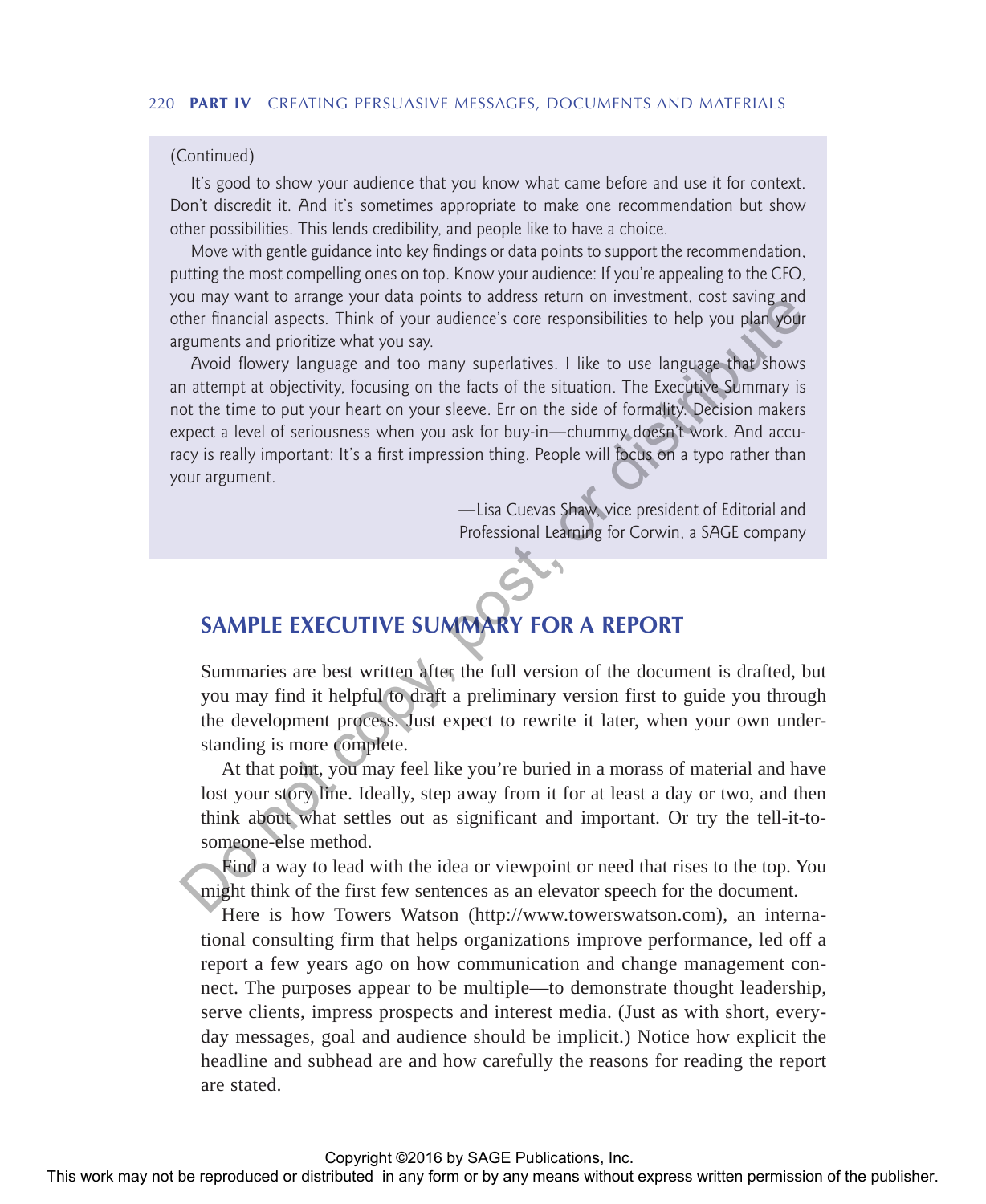# **Clear Direction in a Complex World How Top Companies Create Clarity, Confidence, and Community to Build Sustainable Performance**

Change and Communication ROI Study Report

#### **Executive Summary**

In a challenging and dynamic business world, success depends on establishing a clear path to navigate through complexity. Organizations and their leaders wherever they are around the world and whatever business environment they face—must be able to chart the right course and deliver results.

Organizations that are doing this best have leaders, managers, communication and change practices that create:

**Clarity:** Conveying to employees the direction of the business along with ways they can contribute to the enterprise

**Confidence:** Supporting development of leaders and managers to better deliver confidence, and using a disciplined process to ensure effective use of change and communication resources

**Community:** Building a shared experience, a sense that employees and leaders are in it together—sharing both the challenges and rewards of working.

This report describes what the companies that communicate and manage change effectively are doing and how practices compare globally. Read on to find the steps you can take to create a clear direction for your organization.

The table of contents for the 30-page report lists Key Findings, Introduction, Defining Communication and Change Effectiveness, Assessing Effectiveness and Performance, Clarity, Confidence, Community. (In a shorter report, the ES and Introduction are more likely to be integrated.) The last section—Conclusion comes full circle to the beginning: In a challenging and dynamic business world, success depends on eaching<br>a clear path to navigate diroughly comparations and their fedder<br>Solutions and the representations and the reproduced or distributed or<br>the reproduce

As we noted in the introduction, internal change managers and communicators are like guides on a whitewater river. New technology and techniques can aid in the effort to shoot the rapids. But at the core, the best guides have mastered the art of reading human behavior and the skill of judging the best moves to make when the water is roughest.

Towers Watson began this series of studies in 2003, and we remain impressed with the innovative approaches of the most effective companies and strong advocates of those that continue striving to deliver more.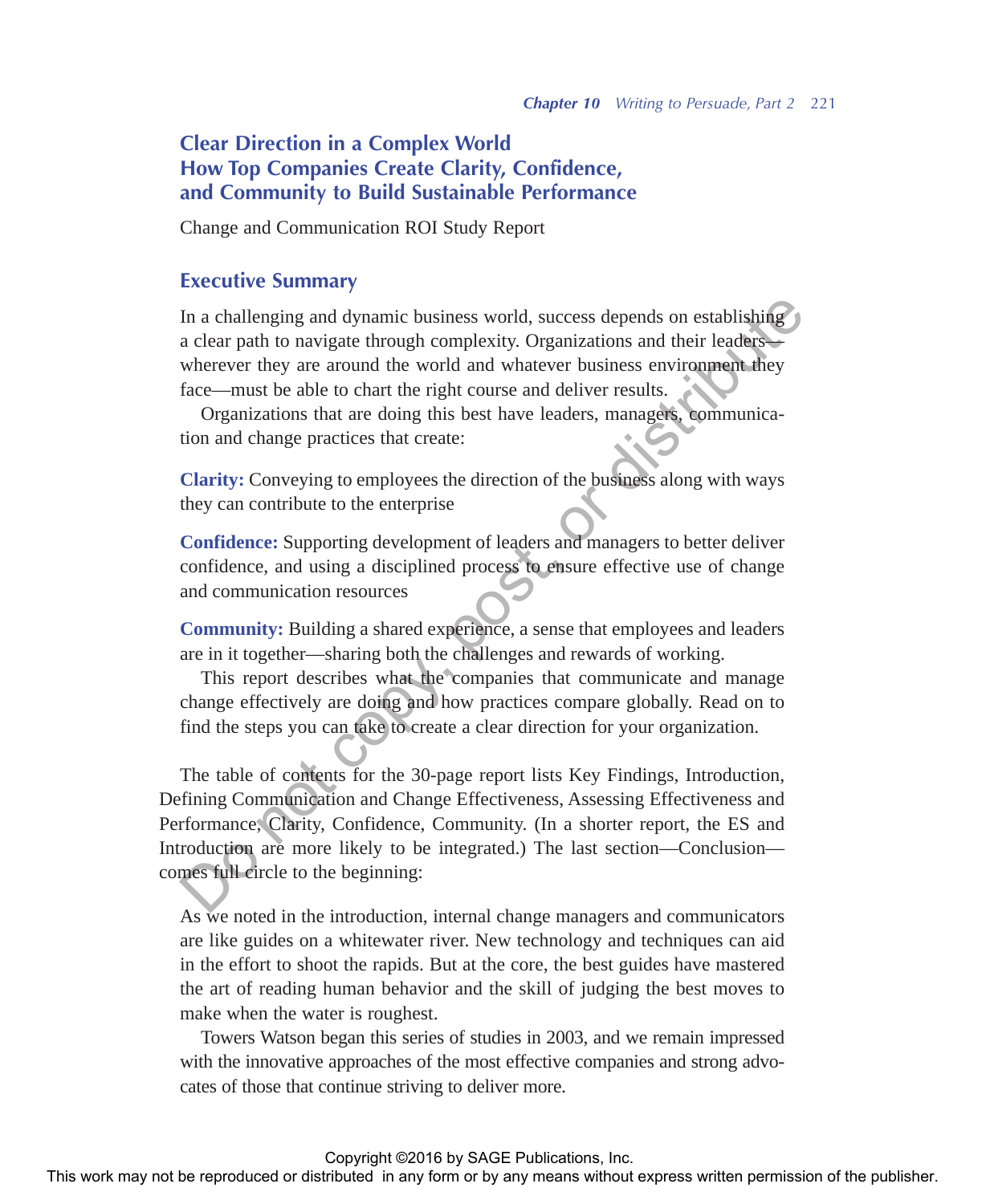#### **Outline-Style vs. Narrative Executive Summary**

You can also use an outline style for your ES. Here is the beginning of a white paper on an environmental situation targeted to the media, government officials, and civic groups. (It is shown in abbreviated form—in the full version, each bulleted item is a paragraph long.)

#### *Craven County's Brownfields*

#### *Analysis, Recommendations, and an Action Plan*

The problem: Craven County is home to 5,450 *brownfields.* These contaminated parcels of land

- pose health and environmental hazards,
- put our undeveloped land at risk,
- prevent logical economic development,
- cost the county millions in lost taxes, and
- create suffering in disadvantaged communities.
- How we got here—a complex set of interrelated problems must be faced:
- Bewildering state and federal laws and confusing local regulations
- Lack of leadership: Who takes the helm?
- Lack of centralized information
- Uncertainty that makes developers reluctant to invest.
- Community resistance to change

How the campaign will be managed: Craven County Citizens for Cleanup will take a leadership role to Craver County's Brownfields<br>
Analysis. Recommendiations: and an Action Plant<br>
The problem: Crosse contains<br>
and  $\bullet$  postelland and environmental<br>  $\bullet$  postelland and environmental<br>  $\bullet$  post be related and  $\bullet$ <br>  $\bullet$  and

develop community understanding,

- build a database of sites and data,
- advocate for more effective

#### Resource needs

- Government grants
- Bond issue potential

laws and incentives,

- serve as a clearinghouse for information and ideas, and
- provide guidance and road maps for stakeholders.
- Citizen contribution campaign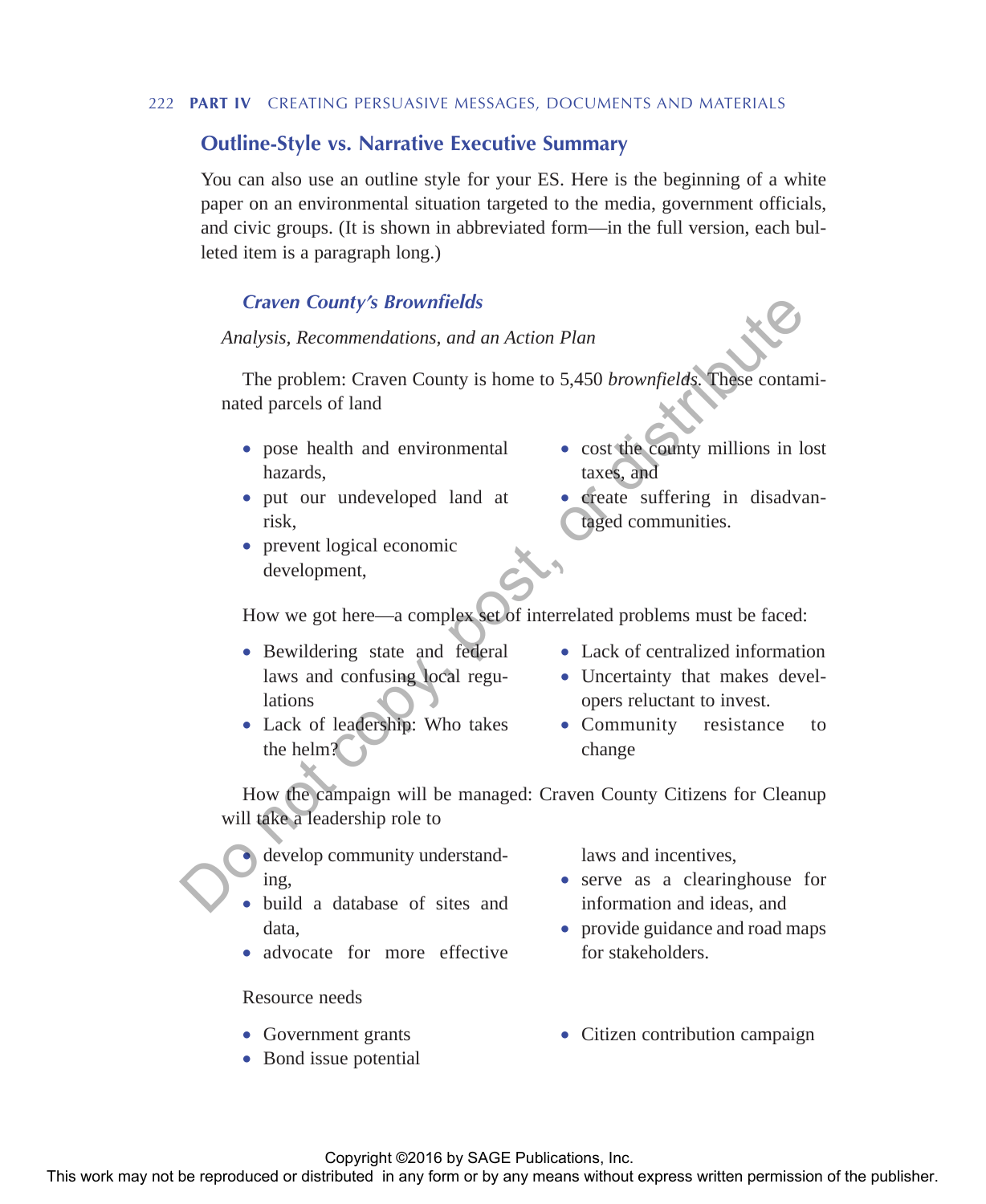A narrative version for this paper might, by contrast, begin like this:

Craven County is home to 5,450 *brownfields*—contaminated parcels of land—twice the number of any other county in the state. They stand undeveloped or abandoned. Ranging from former dry cleaning shops and gas stations to industrial sites, they exist as eyesores in many communities but compel our attention for more serious reasons.

The rest of the summary follows in the same sequence as the bullet version but in narrative style with strong subheads.

Which approach is more effective? It depends on the nature of the project and audience. Technical subjects may present well with the outline format. But narrative style offers more potential to create emotional impact and tilt the reader in your direction. Here's how Warren Buffet sets the tone in his annual report to shareholders in two different years. In both, he starts a paragraph summarizing stock performance, so dear to his investors' hearts. Then: The rest of the summary follows in the same sequence as the bullet version Windows allemont. Technical subjects may present well with a nontine from permission and the content of the publisher or any means with the conten

#### *2012:*

A number of good things happened at Berkshire last year, but let's first get the bad news out of the way.

When the partnership I ran took control of Berkshire in 1965, I could never have dreamed that a year in which we had a gain of \$24.1 billion would be subpar, in terms of the comparison we present on the facing page.

But subpar it was. . .

#### *2013:*

On the operating front, just about everything turned out well for us last year in certain cases very well. Let me count the ways:

We completed two large acquisitions, spending almost \$18 billion to purchase all of NV Energy and a major interest in H. J. Heinz. Both companies fit us well and will be prospering a century from now . . . .

# **WRITING WINNING PROPOSALS, IN FORMAL AND CONVERSATIONAL STYLES**

*Writing leads to wealth.*

—Jeffrey Gitomer, chief executive salesman, in *Little Green Book of Getting Your Way*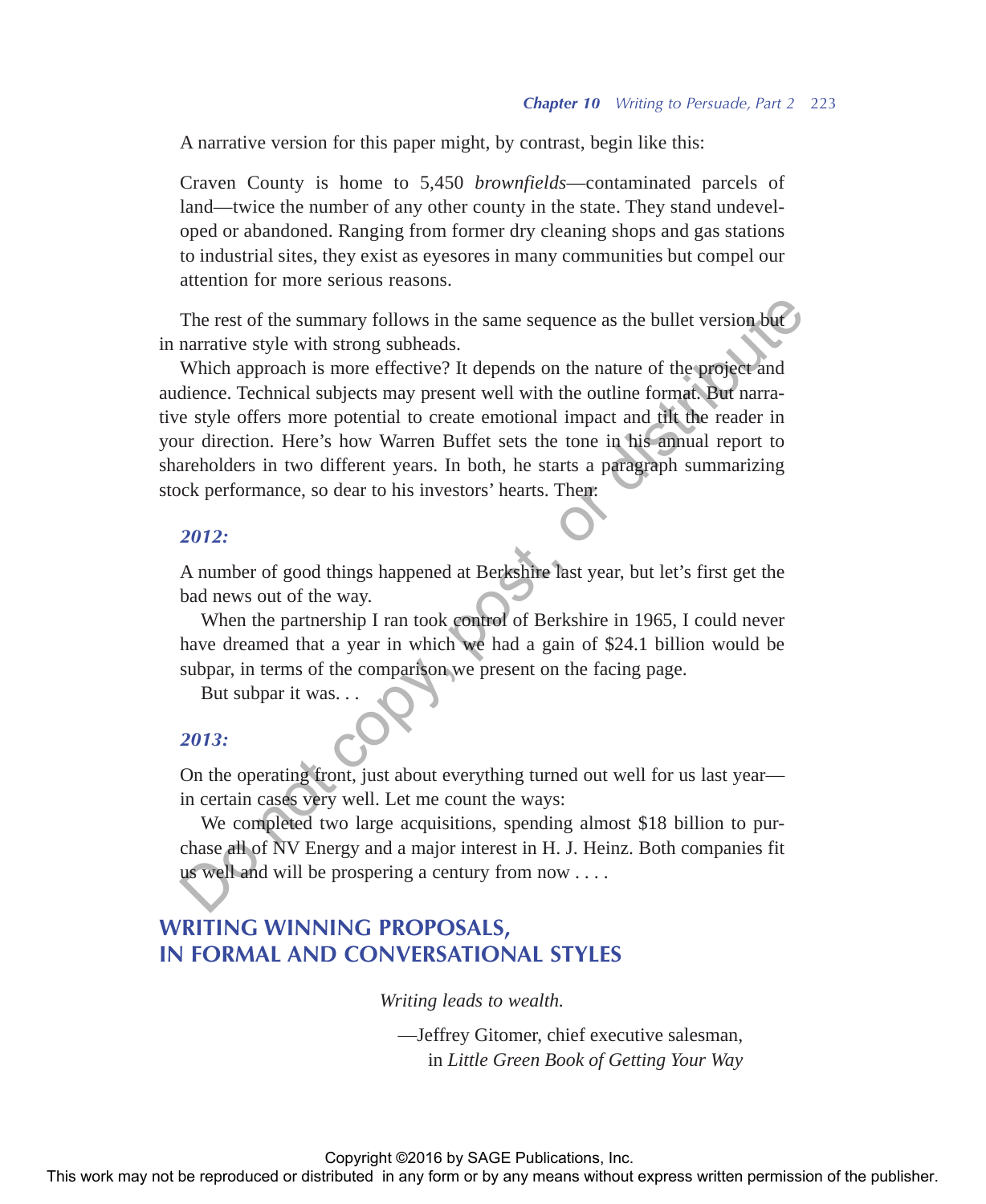Whether you're pitching for a project, contract or grant, proposals must be first rate. There just aren't many huge piles of money sitting around without a horde of applicants buzzing around, vying for a share or the chance to do the job. Lean times tempt less qualified applicants to try for every opportunity, so in many fields, competition keeps rising.

Bear in mind that with adaptation, most of the concepts apply more or less to the corporate, nonprofit and government arenas. Consultants and independent contractors also draw on the same set of tools.

Business proposals aimed at securing work of any kind may need to be formal, informal, or anywhere along the line. In creating a proposal, judge carefully according to the circumstances and context. A large company or government agency may present a formidable set of instructions and even a form to fill out. But even when your presentation is dictated by a strict format, following good writing guidelines helps you succeed. This often takes some imagination. Here are some universals. Constraints and charge the same set of cools. This we represent the publishers are provided in any formulation or any between a constrained in any composed in the publisher or distributed in any or preceding the publisher

**Know your audience.** Can you tell who will read the document? That may determine the level of technical detail to include and the angle to take—a CEO and COO and CFO have different interests, not to mention an engineer or HR director. Usually, however, you should assume a variety of people will review it. This is not a problem if you write with relentless clarity and simplicity that everyone will welcome.

**Know your goal.** As with a résumé, you want the proposal to qualify you for the next step—usually an interview. Rarely is a group hired based solely on "paper."

**Know the problem the organization wants to solve—and why it's important.** Read the RFP 20 times if the problem isn't stated outright and look for clues. Is a tight deadline mentioned over and over again? Are there an unusual number of checkpoints that may suggest a prior bad experience? What skills and capabilities are stressed? Read between the lines, do research, and be aware of industry trends and challenges.

**Know your story—the big picture message.** Try writing a brief crystallization of what you'll say in person at the next stage if your proposal reaches the "call" pile. Why are you the best choice? Answer this basic question as a guideline for the full proposal. It may evolve into a good ES.

**Give them the proof.** Marshal the evidence of how well you'll handle the work and deploy it as appropriate. Proof may include previous jobs, results, client roster, client testimonials, team credentials, special expertise, graphics, photos and more. If there's an issue with deadlines, or coming in on budget, include factual proof of your consistent performance.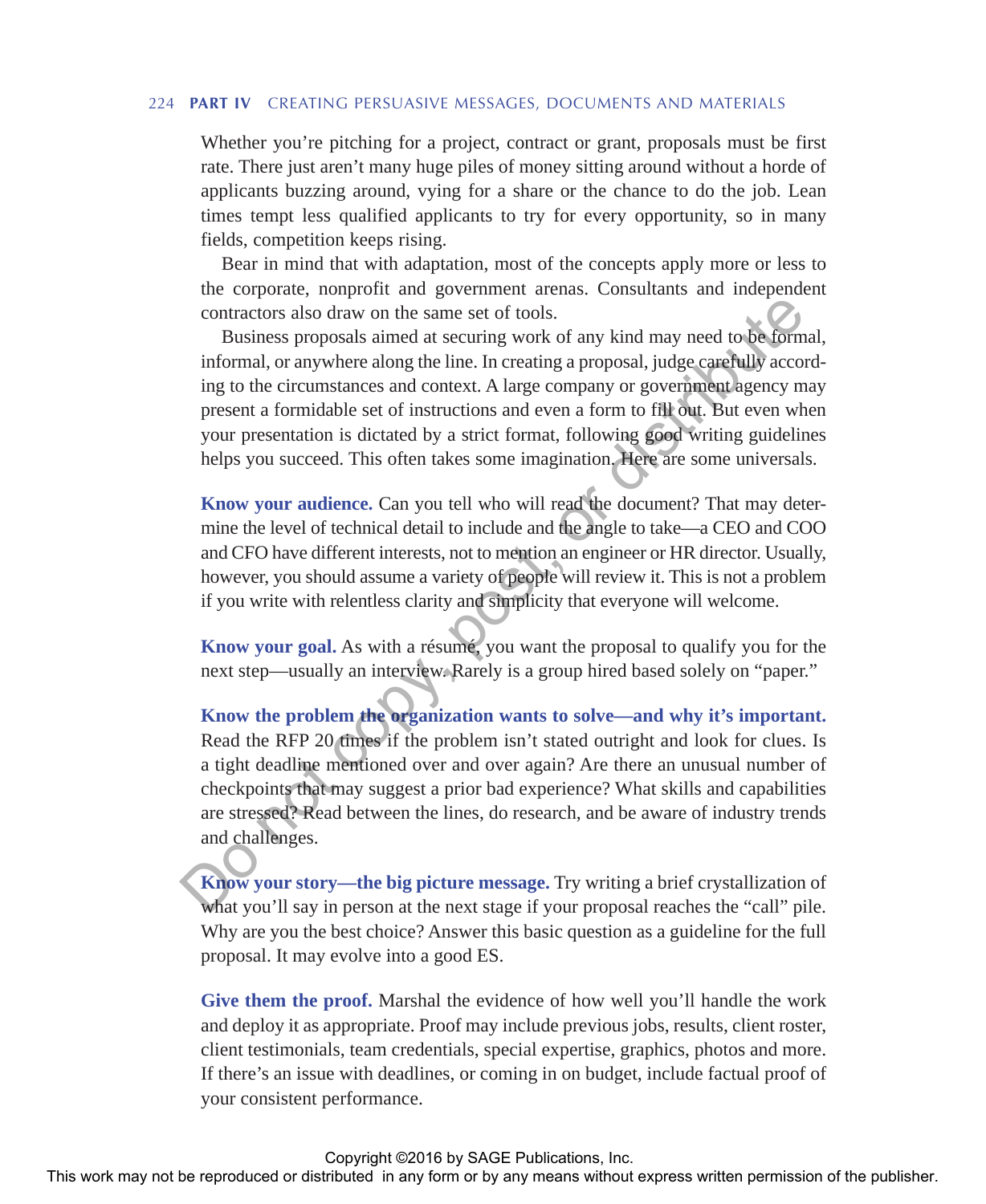**Don't get lost in detail.** Provide what is asked for, but never lose sight of the message you want your audience to hear.

**Remember that people hire people.** Take opportunities to get across who you are and what you care about, how the team coordinates skills and works together, any special advantages you bring, and why you're nice to work with (perhaps via testimonials). Trust me, likability counts a lot. The more enthusiastic you sound about the prospect of the work, the more magnetic you are.

Building relationships in person, by phone or e-mail as opportunity allows is the way organizations successfully compete.

And throughout, write with clear, jargon-free language based on short words, sentences, and paragraphs. I've heard proposal advisers claim that a pitch for big money from a big company should be written in big language: a weighty, formal, impressive, fancy-word style commensurate (their word, not mine!) with the value of the prize. I believe that's absurd. Your substance must be solid, but aim to be a breath of fresh air in how you present. I don't promise you'll win all the time—just more often.

# **VIEW FROM THE FIELD: PROPOSALS FOR PRIVATE VS. GOVERNMENT SECTORS**

It rings true in both the private and public sectors: Always know your audience! For business proposals, focus not on you so much as on the clients. You need to really know them, what they're thinking, and what their true objective is (besides revenue). Here's what I found works with engineering proposals, for example.

First, look at all the hot buttons mentioned in the RFP. Repeat them throughout, and incorporate them into the cover letter. If the RFP says, "Here are our goals and what we hope to achieve from this project," great. If not—dig a little, interview key stakeholders and research the project's history.

Establish a theme for the entire proposal. For example, if it's a redevelopment project and the main goal is to create jobs, our theme would be economic development and we would carry it through the captions, images, and photographs in addition to the cover letter and technical scope section.

The proposal must read well and easily flow between focus areas. Use an active voice, keep sentence length to 15 words or less, be positive, and remove unnecessary words. Write it so that someone outside of the "engineering world" can review it and understand it. Proposals are often reviewed by committees that include members of the broader community; therefore, they must be understood by the layman. Appealing graphics are an extremely important component of the proposal. Use them to engage the reader. Remember, the goal is to pass the first stage and get an interview! about the prooper of the work, the more magnetic you can<br>constrain the value of the reproduced or distributed in any form or by any form or by any equal as supportunity allows<br>the way organizations successibly complete an

For government grants, such as the National Science Foundation proposals I manage, it is the quality and promise of the proposed research that is the focal point and probably accounts for

*(Continued)*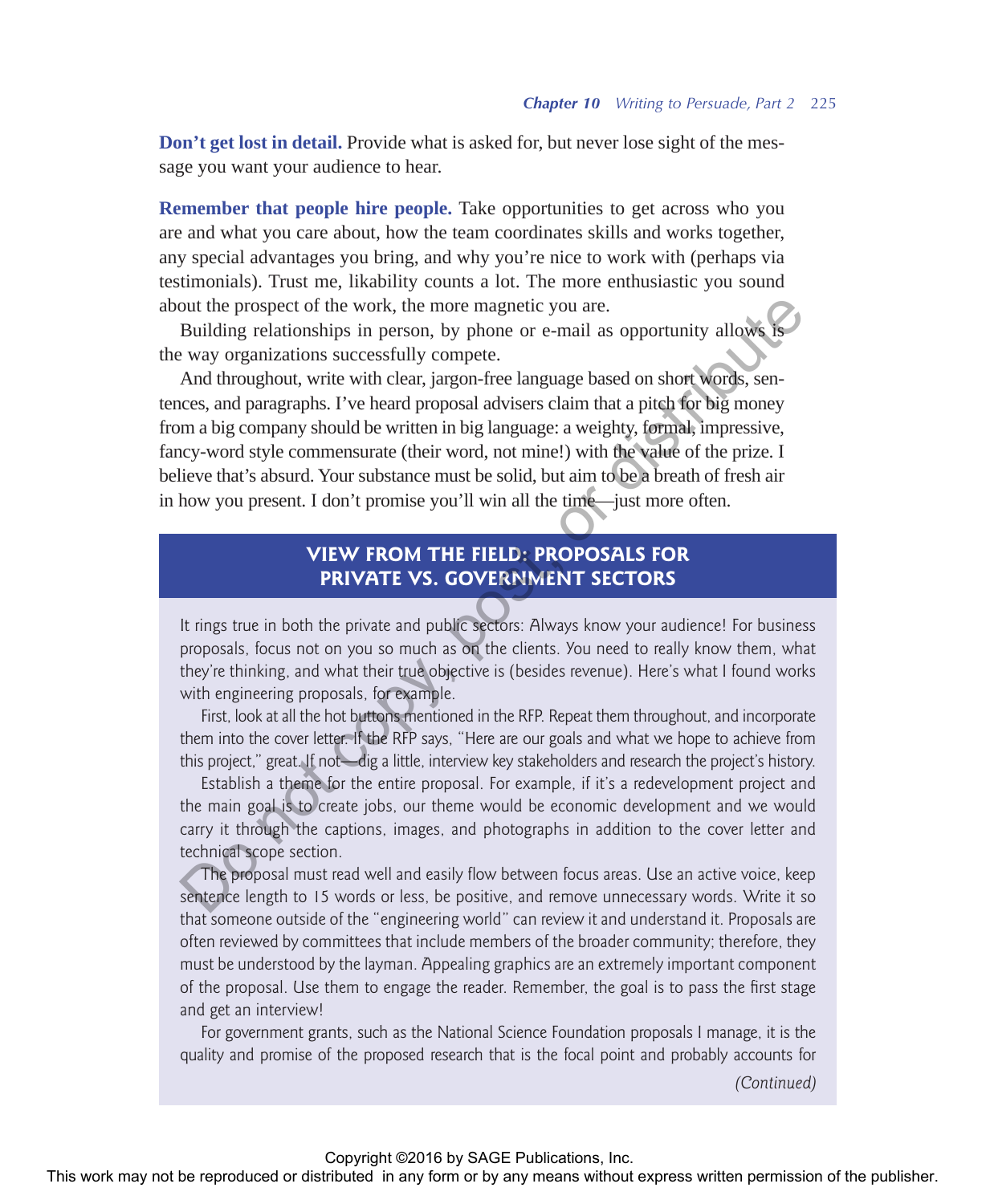#### (Continued)

80% of the scoring. The project summary is most important. It includes character limitations and requires details about the broad impact of the research—its intellectual merit and how it will affect the community and world at large. The emphasis is still on the story that appears in the form of a project description. A technical committee will review the proposal, but it must be understood by nontechnical people, since the award notices and the entire process are in the public domain.

> —Christine M. Cesaria, director of grants/communications, Department of Computer Science, Stony Brook University; former marketing production manager for engineering firms

# **A COVER LETTER EXAMPLE**

In the private sector, an individual, well-thought-out cover letter is very important. If it doesn't appeal to the clients, they won't go further. A guideline to follow is this: Restate the client's goals in the first paragraph so that from the beginning, it's not about "us," and you show your understanding. The second paragraph should introduce the team members, not just who they are, but why the client should care—have they worked with the company before? Have relevant experience? Then, take a look at the RFP and the evaluation criteria, show how you meet the criteria and how your team benefits the client. It's matching "our" story to "theirs." —Christian Christian Christian Christian (according to the reproduced or distributed in any form or  $\sim$  Christian Christian Christian Christian Christian Christian Christian Christian Christian Christian Christian Christ

Next refer to what is unique about your proposal—shortened timeline? Coming in under budget? Ideally, something that makes you special. And don't forget to include contractual matters, such as "This contract is good for 180 days . . ."

The cover letter should be clear, concise and one page when possible—two at the most. Here is the closing section of one written to compete for a major construction project:

". . . Unlike pure bike planning firms, our firm knows what it takes to get to construction and we will therefore help ABCDE find feasible solutions for the White River trails."

#### **Enthusiasm and Dedication**

We have a passion for bicycle projects. For us, they are not a side business; they are a standalone practice area. Furthermore, our team includes avid cyclists and bike advocates. Our enthusiasm translates into focused attention to quality and service, and we take special pride in and ownership of these assignments.

On behalf of the project team, thank you for this opportunity to present our qualifications for this interesting assignment. We hope to have the opportunity to discuss our experience and approach further. Please feel free to contact me at xxx-xxx-xxxx should you require any additional information.

—Courtesy of Christine M. Cesaria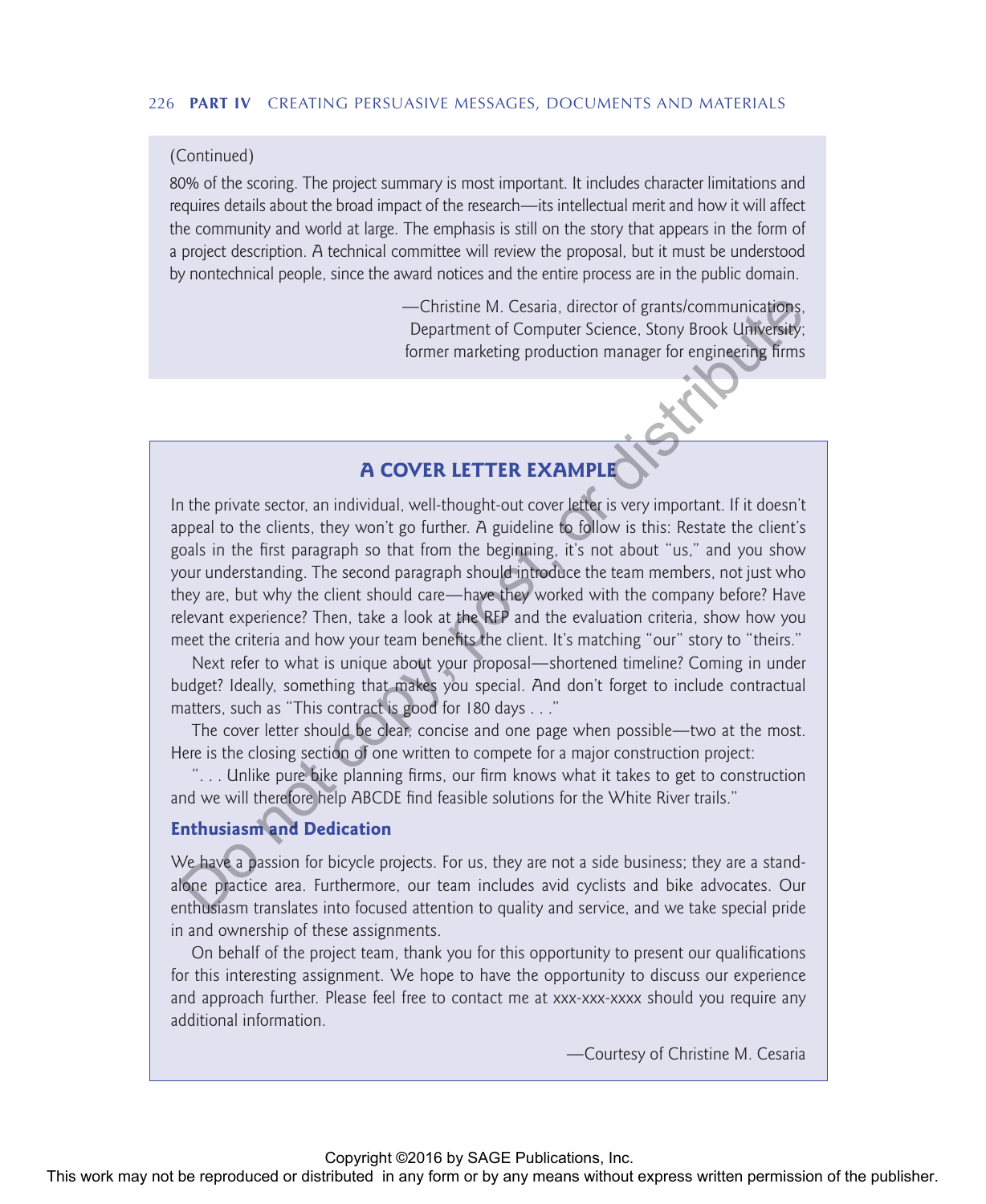#### **How to Handle Rigid Formats**

In private industry as well as the government sector, you often don't have the freedom to choose the shape you prefer for your presentation. An RFP may dictate a standard set of categories and even set strict word limitations on each section. Follow the guidelines scrupulously. Watch for the "do nots" as well as "dos." If the RFP specifies, "do not write more than one paragraph" for a section, don't sneak in a super-long paragraph. You will be disqualified. The thinking: If you can't follow instructions for the proposal, why expect your performance to be better?

Still, apply ingenuity and find ways to incorporate the idea of an ES anyway. Usually RFPs have a project overview section that lends itself to this use. Predetermined formats can make it hard to maintain your story line, but you are more likely to be rewarded when you do.

# **How to Write Informal, Conversation-Based Proposals**

Especially for service providers who operate on their own or in small groups, writing a proposal is a formidable task. In response to this challenge, many people produce generic boilerplate pitches that go on at length about their wonderfulness and devote perhaps a few paragraphs to the work at hand. A much better alternative is the conversation-based proposal that zeros in on the job without spending a ton of time on proposal writing. a super-loop paragraph You will be distributed. The limiting: If you can't look<br>instructions for the proposal, why expect cour performance to be better?<br>Still, apply ingenuity and find ways to incorporate the identical co

Typically, a client has a problem to solve and hopes you will solve it. With a little encouragement, she will gladly tell you exactly what that problem is, why it matters, and what has already been tried. Resist the temptation to tout your qualifications! It may sound counterintuitive, but once you're in front of prospects, most take your credentials for granted. They want to know you can do the job or solve their problem.

Use the in-person conversation to find out as much as you can about that problem as well as the person and the organization. If you need to prime the conversation, try open-ended questions such as:

What do you want to gain? Why is that important?

What would you like to see different about  $\qquad$  ?

How would that make your life better? Improve the organization?

What are you losing because of this (inefficiency/missed opportunity/waste/ lack of competitiveness, etc.)?

How have you tried to solve this problem so far?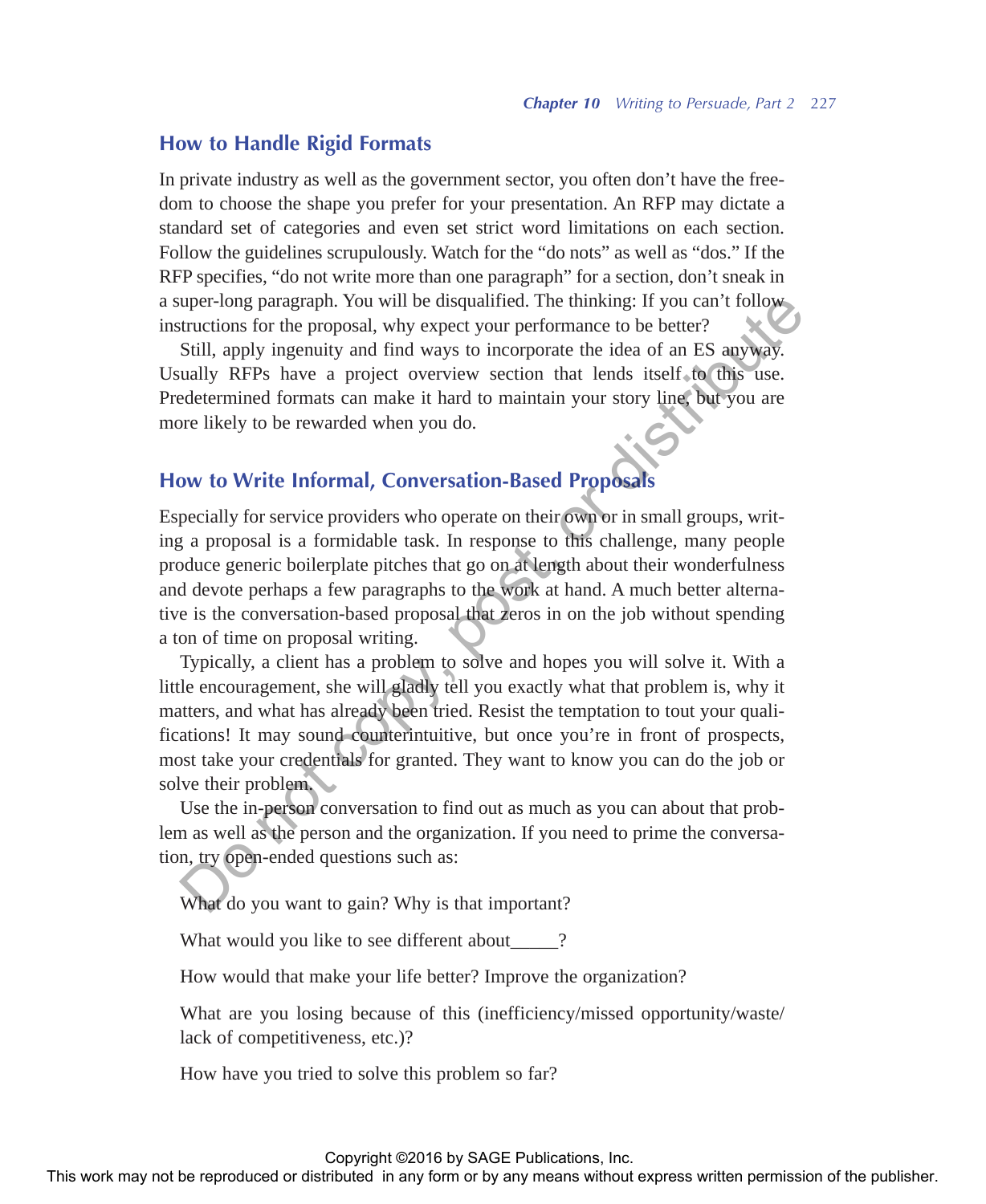Listen for below-the-surface clues. Often people are conscious of symptoms rather than underlying causes. Someone might tell you his website doesn't draw because it's not optimized well, for example; this may be true, but poor content may be a bigger factor.

From this point, you can develop a solution right on the spot, working collaboratively with the prospect. Or end the conversation, make a second appointment if possible, then draft your analysis and recommendation on your own time. Two pages are enough for a simple synopsis that spells out the problem and its importance, followed by your solution.

For example, if I'm selling e-mail-writing workshops to a company and have spoken in reasonable depth with the person in charge, by telephone, or in person, I could write in a simple letter format this way:

#### Dear Anne:

It was a pleasure to meet you and learn about the interesting work ABC does. I'm sure the Can-Write team can help you meet the challenge we discussed. Here is how I understand your need.

- ABC's junior managers are alienating the firm's wealthy, elderly investors by sending abrupt e-mails perceived as rude.
- These staff members also produce internal messages that are confusing and inefficient, creating dissension and time-wasting situations.
- An estimated 14% of staff productivity is lost through these poor e-mail skills, costing the company an estimated \$xxx annually.

Etcetera. Three to seven points are usually enough. Then:

We propose a set of customized workshops led by writing experts who are seasoned presenters and work frequently with busy professionals. A series of five three-hour interactive, lively learning experiences will train your staff members to build good relationships with customers in all their writing. Specifically, they will learn and practice how to: The complete stribute or the reproduced or distributed in any form or by any means with a permission of the reproduced in any control or the stributed in any control or the publisher. The same of the publisher in any means

- Understand the needs and expectations of ABC's audiences.
- Create messages that demonstrate respect and consideration.
- Plan and strategize all messages to accomplish specific goals.
- Write with clarity, brevity, and impact.

. . . and so on.

An effective proposal can be built this way, along with a few more sections according to the occasion (see the example below). Notice the emphasis on what will be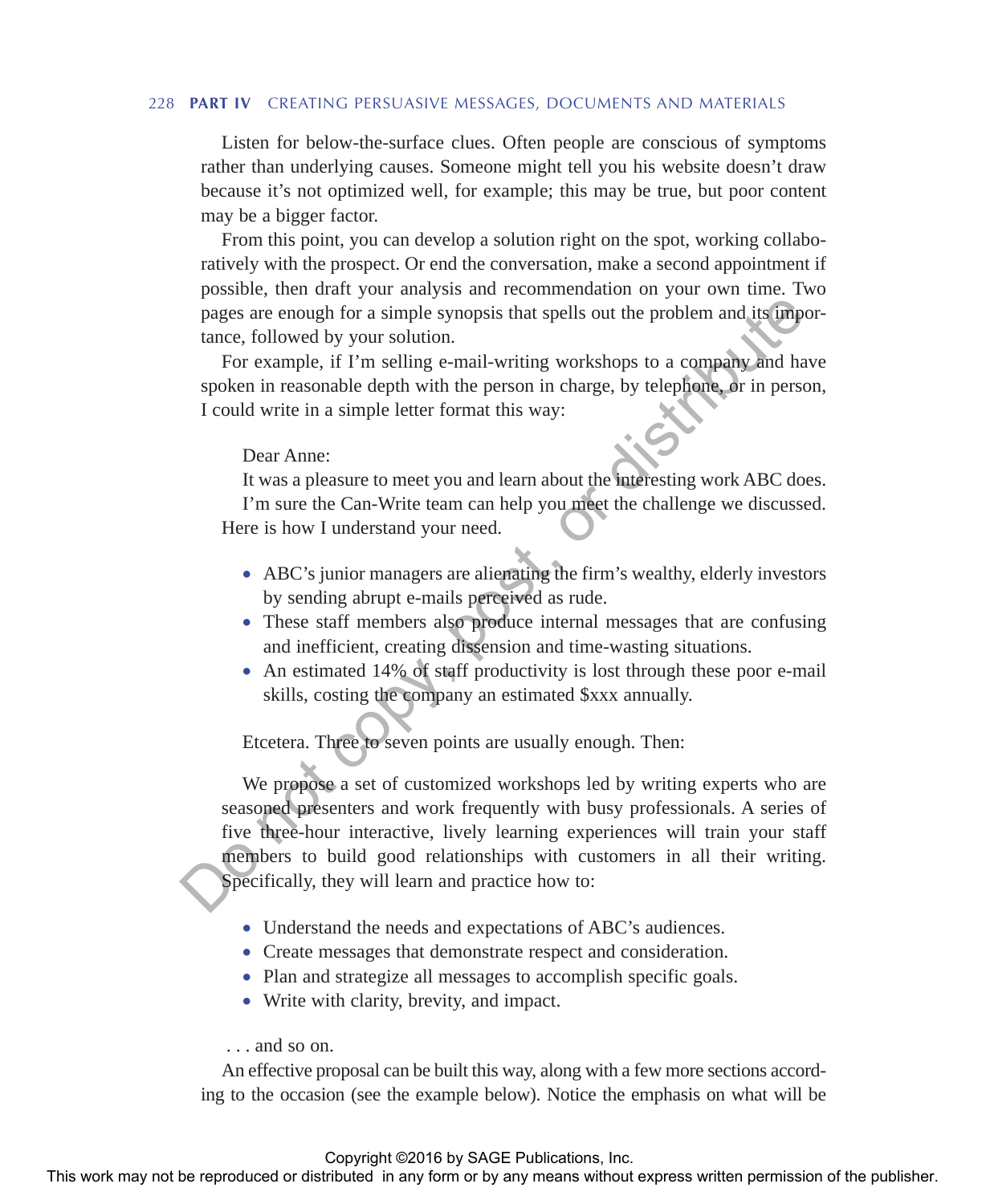accomplished. Typically the *how*—the process used to perform the work—is secondary. Good proposals, whatever their length, give the reader a vision of how much better life (and profits) will be when the project is accomplished.

A proposal in this letter format can easily be converted to an agreement—just amend it based on your prospect's input, add any provisions needed, and specify space at the end for signatures and dates. If a more formal proposal is needed, it's easy to adapt the written pitch along these lines:

#### Proposed by Can-Write for ABC Inc.

A training program to improve e-mail communication company-wide and build customer relationships

*The Problem—*in narrative style with bullets

*The Solution—*narrative with bullets

*How We'll Work*—some detail on what you'll provide (e.g., content of the workshops)

*How We'll Collaborate*—e.g., interactive client process to sharpen goals and deliverables

*Who We Are*—a tight profile of you/your team showing why you're the best for the job and your excitement with the project

*What We'll Accomplish*—a tempting vision of the problem solved and the wonderful future that beckons

*Mutual responsibilities* (and perhaps deadlines, relevant logistics, etc.)

*Fees* (which should at some earlier point be discussed, but not before defining the problem's scope and importance)

The conversational approach automatically produces a you- rather than mebased way of selling your service and writing proposals. And except perhaps for celebrities who tire of reading about themselves, if there are any, this approach never bores the audience. Moreover, clients are often more receptive to your solution when you lead them to clarify the problem and give it a value, typically higher than they originally would have assigned. Proposed by Can-Write for ABC Inc.<br>
A training program to improve e-mail communication company-wipe and balled<br>
castomer relationships<br>
The Problem—in narrative sight with bullets<br>
How We'll Work—some detail on what you'l

Four more tips for a competitive advantage in all proposals:

**Practice the art of omission.** Adopt the attitude of the popular fiction writer Elmore Leonard, who said, "I try to leave out the parts that people skip." Do the same. A concise proposal is more apt to be read all the way through and hold reader interest. Leave out the boilerplate statements full of empty hyperbole that anyone, in any industry, could use, and everything that does not support your story.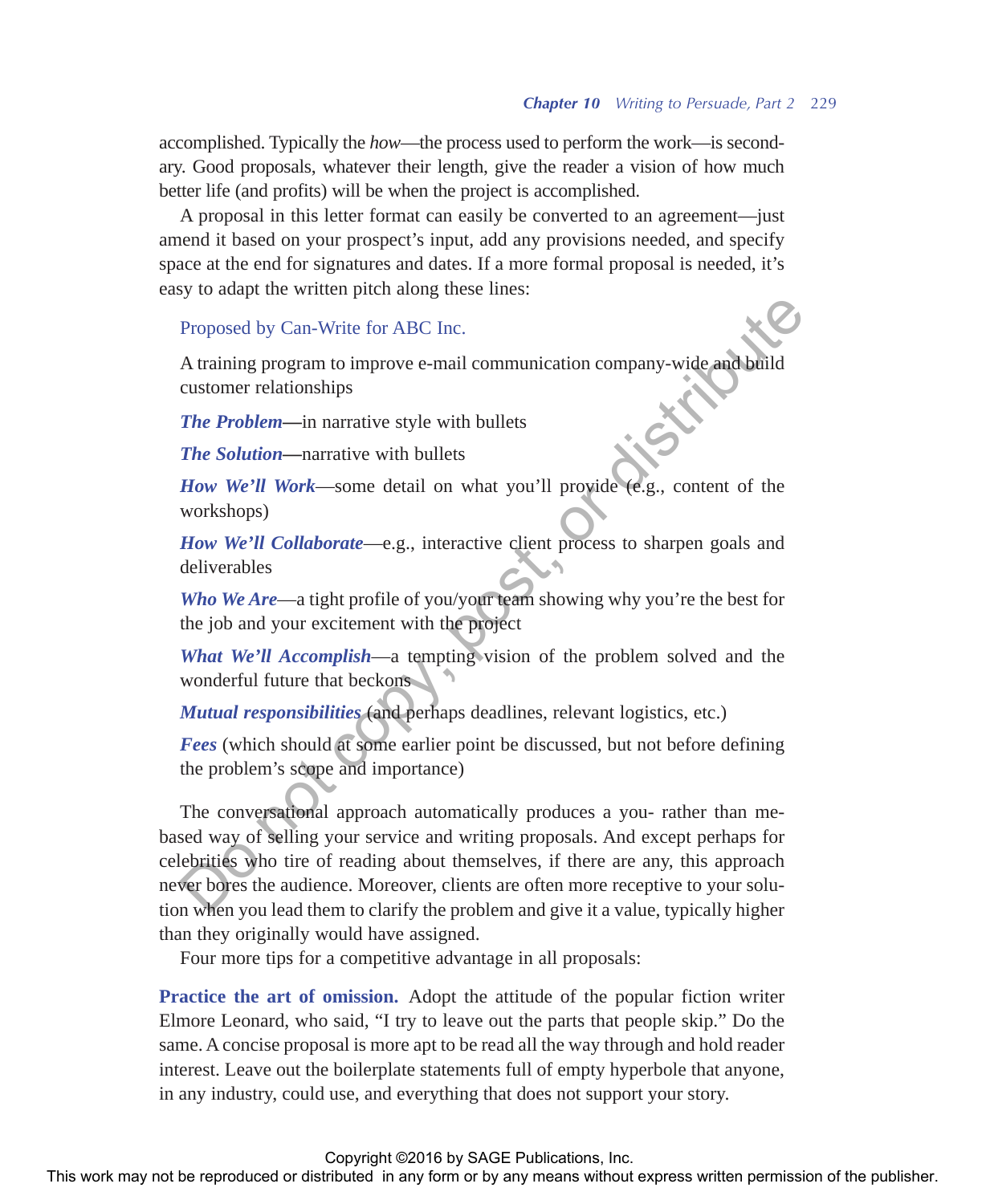**Skip the tech-speak.** Pile it in back as a separate section or appendix if you feel it's needed, but don't break the narrative flow with details your prospect will not understand or care about. A businessperson, for example, doesn't want to know what programs a web designer will use to build a site. What that new website will accomplish, however, is magnetic.

**Go for speed.** In today's hyperactive world, the faster your writing reads, the better your chances of reaching other people and persuading them to your viewpoint. This in large part translates as "write short"—words, sentences, paragraphs, sections.

**Inject energy and enthusiasm.** Above all, evidence your passion for what you do. You want the work or the project or the grant—don't be afraid to make that 100% clear. Enthusiasm coupled with thorough understanding of client needs is hard to resist, sometimes even when the price is higher than the competition's.

#### **SUCCESS TIP**

# **COLLABORATIVE WRITING PROJECTS**

In both classwork and the business world, you're often called on to participate in collaborative writing projects. This is a challenge: People have different levels of capability, especially when it comes to writing. In many instances, good writers feel like they are holding a very big bag.

The best solution is to plan the project carefully, breaking out the tasks and distributing them as fairly as possible. The work may encompass planning, research, obtaining information through interview, collecting and analyzing statistics or other data, creating graphics for illustration and final design, perhaps preparing an oral presentation—and writing, editing, and proofing. Agree on a project leader or coordinator, who should be given extra recognition.

Each person can take responsibility for one or more of the functions, according to the team's size, so that everyone agrees the

workload is fairly distributed. Set a timeline that specifies when each phase must be completed, allowing for the time needed to accomplish all subsequent phases. Also set parameters for completing each aspect of the project: in what form research, data, interview, and technical information must be delivered . . . what the finished project should look like . . . checkpoints for the coordinator to manage so he can field problems. The full group should maintain regular contact and review each member's progress. the better your continues of reaching other people and persuating them ( $\frac{1}{2}$  with space space particularly and the space of the space or publisher. The space of the publisher and the publisher of the publisher and th

Put the plan in writing and mark deadlines clearly.

Be sure to allow enough time for the individual or team responsible for final writing to produce a cohesive document that doesn't sound like it was written by a committee. And at least one other person should thoroughly proofread.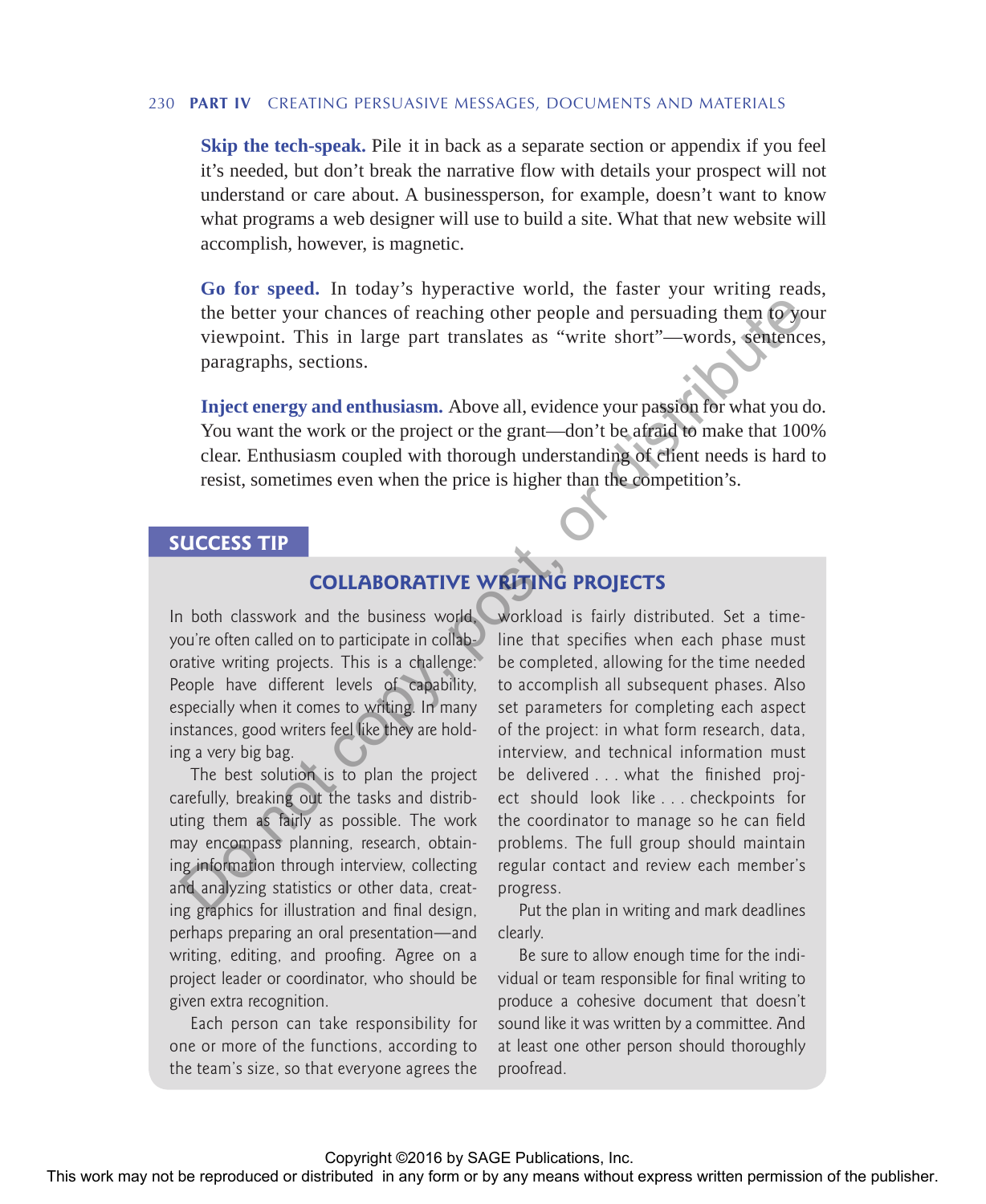# **CREATING EFFECTIVE NONPROFIT GRANT APPLICATIONS**

An application for funding or project support from a government agency, foundation or corporation shares the essentials of proposal writing with some additional requirements. Foremost: Take the grant-giving organization's mission seriously. Invariably, those that invest money in a good cause or project of any kind feel passionately about their mission. *Be sure you understand what that mission is, and dovetail your application so it directly relates to it.* The mission orientation is also one reason foundations prefer to fund projects rather than support "operational expenses."

Another guideline is don't be boring. *Besides getting to the point quickly and succinctly, tell your story*. This might cover how your organization was created; what it has accomplished, preferably told through people you've helped or goals achieved; and a vision of how much better the world will be if your application is funded.

*Avoid repeating material more than necessary.* In the case of grants, most reviewers will read the full document and you need not keep regrounding them in the same ideas. If necessary to repeat, find another way to say it.

Stick to your central message, what you'll accomplish with the funding. Organize the document to correspond to the RFP and specific format requirements, but have a clear idea of the message you want to deliver and build a cohesive narrative as best you can. Each answer should stand on its own, contribute new information and add up to a compelling story. done or the reproduced or distributed or distributed or distributed in any form or distributed in any form or by any means with the state of the publisher and the publisher and the publisher and the publisher and the publ

# **VIEW FROM THE FIELD: A GRANT REVIEWER ON WHAT LOSES, WHAT WINS**

What annoys me most is that people just do not answer the questions. They talk around the issues and don't get to the heart of things, the core interest of a donor or funder: Why should we give money to you and not another organization that's doing similar work?

Many grant applications are particularly light on the organization's impact. One, for example, asked for more money to do more work in the same area. They talked about how horrible the problem is that they deal with but not the agency's impact. I asked about it: "You've been using the money for 15 years—what difference have you made?" They talked themselves out of the funding.

Don't just cite numbers to show success—saying "we trained 500 people" isn't going to make me invest in your organization. I want to know what happened to those people a year later. It can be hard to track results with figures but you can show them anecdotally.

*(Continued)*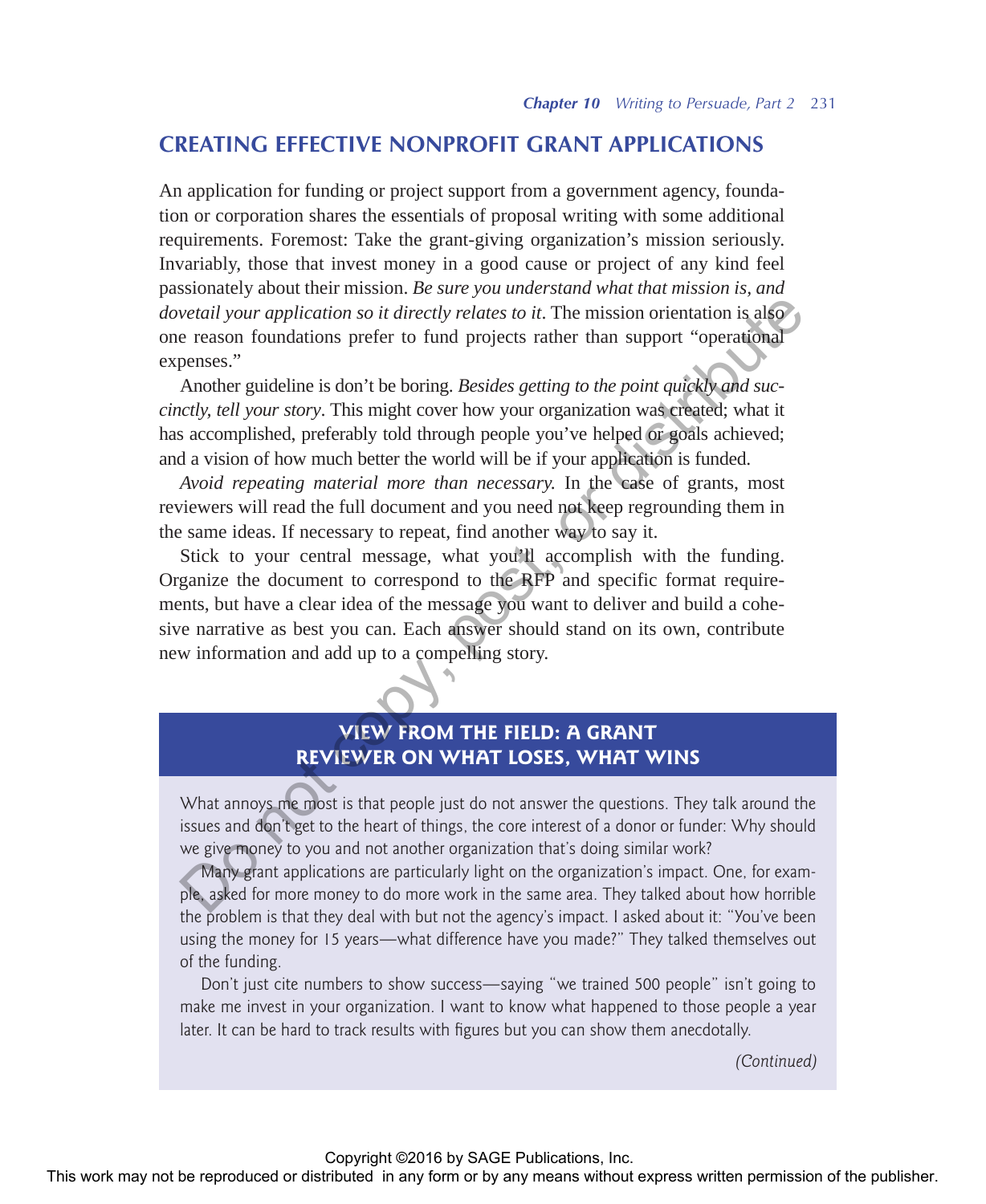#### (Continued)

I notice bad writing, I don't notice mediocre writing, and I do notice good writing—when you see something written well it has stars around it, sparkles. Good writing stands out.

Given that the application shows capacity and evidence that the organization can do the work, good writing gets the grant.

> —Ann Marie Thigpen, director of Long Island Center for Nonprofit Leadership at Adelphi University

# **Grant Application Strategies**

*Nothing is particularly hard if you divide it into small parts.*

—Henry Ford

Get in touch. Talk to the grant administrators. Ask questions about the level of detail they'd like to see, data to include, and even whether a particular project is a good candidate. This enables you to perfect your pitch.

It is a rare funder that will mind hearing from you, as long as you speak with intelligence. Making awards is a grueling business for funders as well as for the applicants. They're happy to help you meet their needs. Moreover, the interaction works toward building a relationship. We choose to work with and invest in people we trust. If you must pose your questions in writing, do it well and carefully.

**Define the problem and focus on outcomes.** Show clearly that you understand the problems to be solved, and what will be accomplished should the money be awarded to you. Funders often complain that many grant applicants fail to provide enough information on outcomes, which must be meaningful: "We will train 50 farmers to use the new agricultural method" is a so-what statement. But this is not: "We will train 50 farmers and show them how to train their peers. Each will train an additional 25 per year and they in turn will share their training. Within two years, the program will reach half the co-op's farmers and yield a collective crop increase of 15 to 20%." Centre for Nonprick Leadership at Adelphi Lepsgay<br>
Central Application Strategies<br>
Mothing is particularly hand if you divide it intergendent permissions.<br>
You did the to reproduce the reproduced in any form or between th

**Connect to the action.** Link outcomes to the activities and methods you believe will bring them about. For example, if a program's objective is to help failing students improve their math grades by 20%, and the application says only that this will be accomplished by presenting 15 workshops, you haven't said, What will the students learn, who will teach them, and what innovative strategies will be adopted? Show a track record for the methods if you can.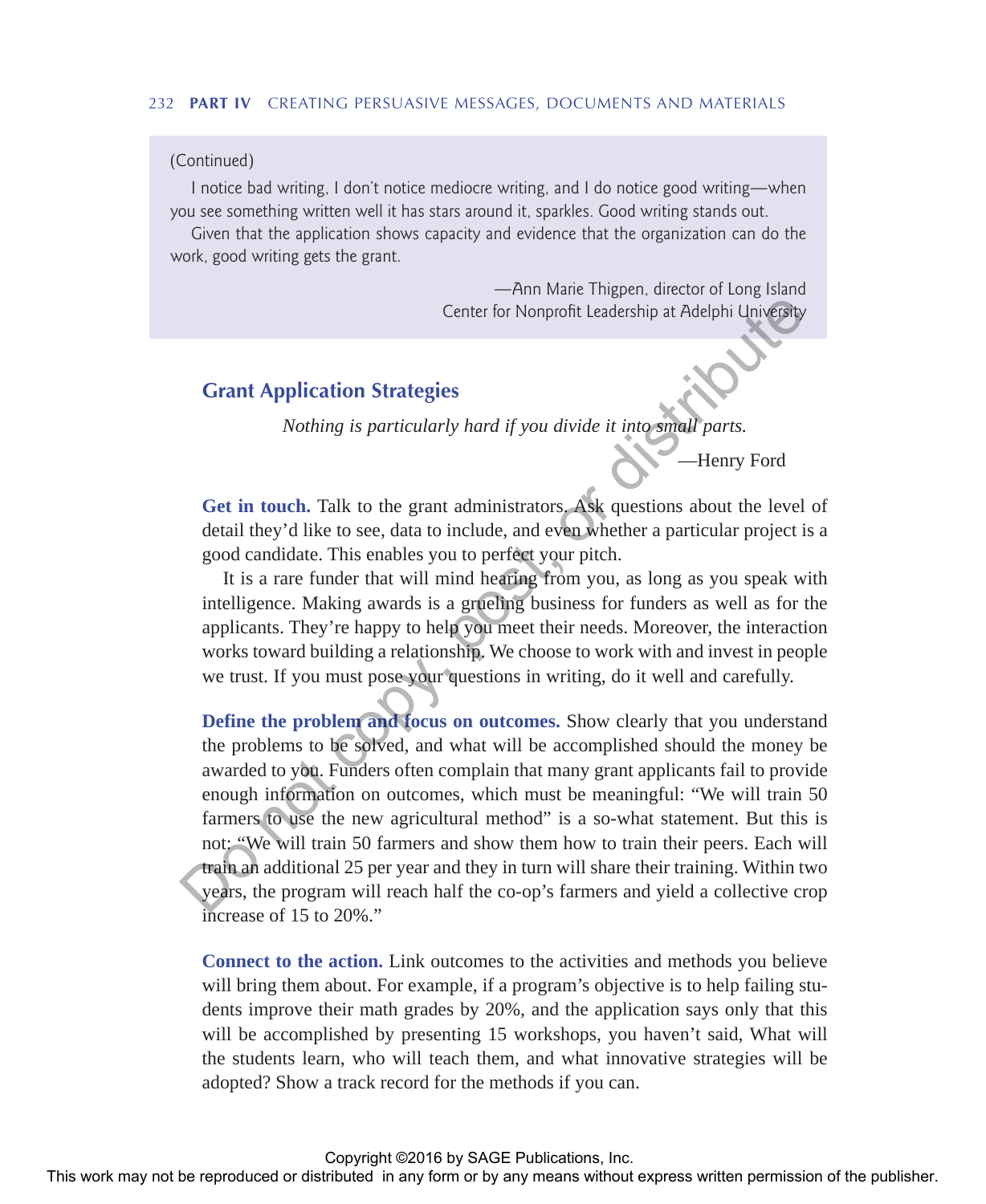#### *Chapter 10 Writing to Persuade, Part 2* 233

**Demonstrate accomplishments and set the stage for future applications.**  Understandably, many nonprofit organizations cannot afford expensive follow-up studies to prove a program worked. When you're responsible for managing the grant, look for tracking options at the very beginning and build them into the work. For example, field workers can be asked to make note of clients' input on how they were helped. In-person testimonials shot with a simple system, such as a smartphone, offer an excellent option for showing results in the human terms everyone responds to.

And always, report project results to the funder in writing, whether that formal requirement or not. Many requestors fail to do so and wonder why their new applications fail.

# **VIEW FROM THE FIELD: PROPOSAL ADVICE FROM AN NGO PROGRAM DIRECTOR**

We start with knowing the audience and the language it speaks. We aim with all our writing to be very clear and direct. Saying it in simple terms is important. People often want to overexplain things in a proposal but then the less clear it becomes. Thread in too much detail and you lose directness and intensity. Put in too much mechanics and people start to get lost in the machinery.

There's an art to finding the most direct way to say something about a sophisticated idea in a short amount of space. Usually we have 10 pages to explain what we'll do with millions of dollars.

The underlying structure we use:

- Rationale
- Political context
- Why it's important
- Why we're the best to do the work
- What the work will actually be
- Timing
- Results we expect

I recommend outlining what you're trying to do, so you go into a document with a road map of how it all fits together. This tells you where questions will arise and what research you have to do so you have a game plan. The document may not end up much longer than the outline. This process helps people distill the ideas and concepts down to bullet points—then they have the luxury of adding detail and can figure out the sequence people will understand. An outline also lets us brainstorm with other people, who many times are overseas, so it's easy for them to contribute and you build buy-in in advance. This work may not be reproduced or distributed in any form or by any form or by any form or by any form or by any form or by any means without express without express without the publisher.<br>
We start with knowing the any

Always, put the bottom line up front. If you're asking for something, whether in a letter or proposal, come out with it right away. Be unambiguous. It gives the reader a unifying idea of what the document is about.

*(Continued)*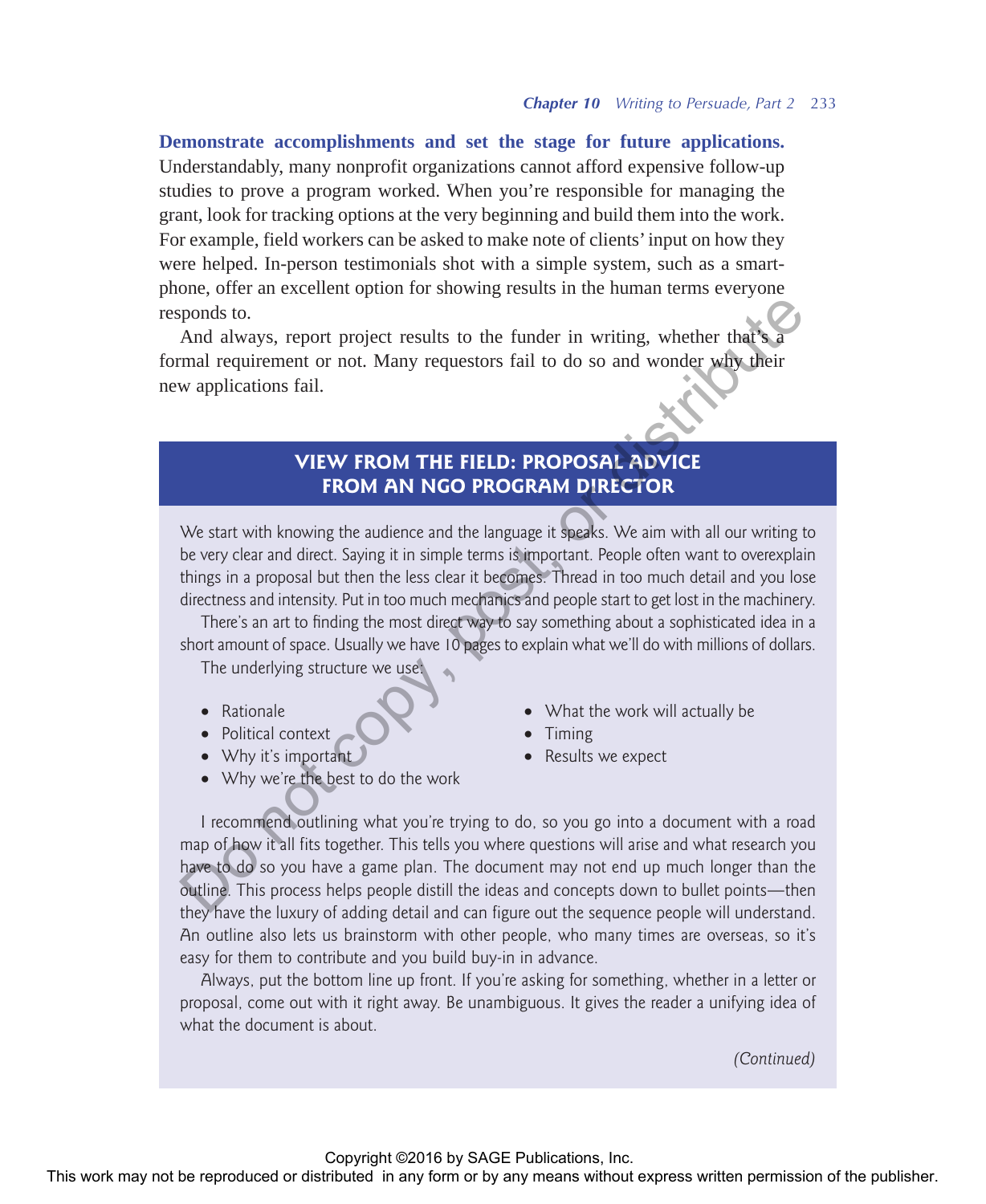#### (Continued)

This is important also because of another element, how you want readers to think of you. They learn about the team, and the project, by how the document is written. You want to be seen as straightforward, direct, easy to understand. You need them to trust you and feel they can get a very direct answer in a quick amount of time.

> —Erin Mathews, director of Iraq Programs, the National Democratic Institute (an international development agency)

# **WRITING PROJECT REPORTS THAT WIN SUPPORT**

Those who write reports often underestimate their value. If you hold a job that requires you to submit regular accounts of your own activities or your unit's to a supervisor or client, see them as opportunities rather than rote chores.

Pause to think before drafting a report to consider: Who's my audience? What do those readers want to know—need to know? What decisions may be based on what I say?

If the report goes to a supervisor, remember that he or she values staff reports not only as a way to hold people accountable but as information sources: They are probably her best access to knowing what's happening at ground level, degree of progress (or its lack), early-stage problems, activities to share or coordinate among different groups. A good report showcases your writing–thinking skills and often rewards you: with help if you need it, more responsibility, more interesting assignments, a promotion.

If you're a specialist who performs research and/or analysis for your client or your own organization, reports are how you tell a client what you've accomplished on her behalf. Reports are platforms for decision making. Many professionals with highly sophisticated technical skills fall into traps that undercut the value of their work. One way is to undersupply clear perspectives and bury readers in detail. This is a mistake because most readers care little about what you did to get your results or information and the data: They want to know what it means. Democratic institute (an international decelopment, system)<br>Those who write reports often underestimate their values of your both a job that<br>requires you to submit regular accounts of your own permission both a job that<br>re

Delivering the message in an uninteresting, non-engaging manner is another mistake. Reports may not on the surface look like a source of entertainment. But in today's high-pressure environment, we all choose what we read and how much. This certainly applies to multitasking business leaders. Just because they want information doesn't mean they'll happily slog through a ton of lifeless material to find what they need and interpret it productively.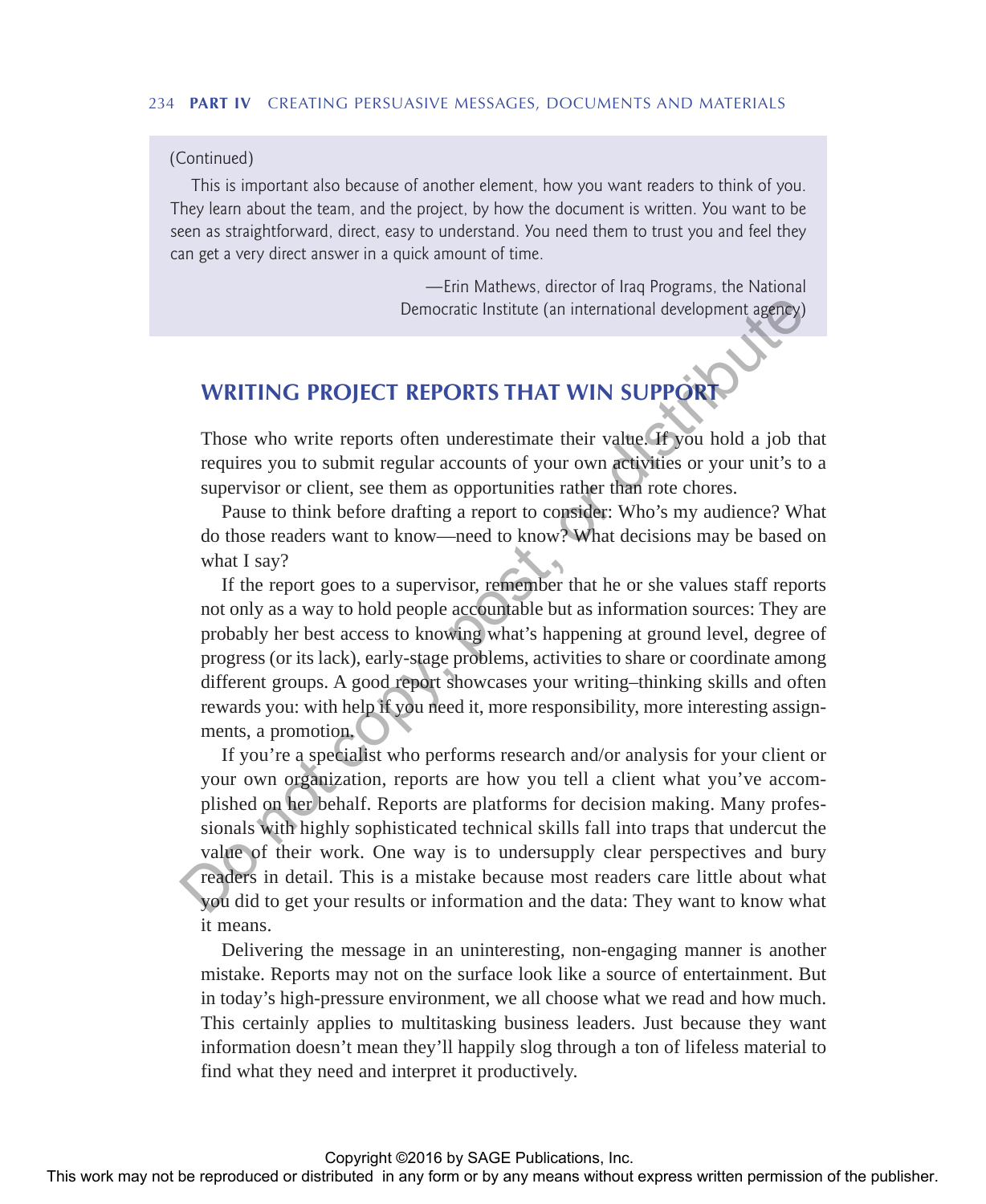If you did the work well, the substance of a report isn't boring to you. So why bore the audience? Here are some techniques to make your reports at once more interesting, clear, readable, useful—and valued.

#### **Stay Tuned to the Big Picture**

Especially when massive amounts of data are involved, don't let readers get lost in the bog. People today don't want more information and data—we're all overburdened already. As always, it's the writer's job to predigest the information and develop a clear perspective based on what matters to that audience.

Journalists, the quintessential information gatherers, always ask themselves, "What's the story?" It can be far from obvious when a lot of research is involved, and the original concept may have evolved into something quite different. The reporter's mantra: Don't bury the lead. Identify what's important, interesting, and valuable about your message to the reader; lead with it; and organize the rest of your story (or document) to support it.

To uncover the message, try telling your story to someone else. This taps into your oral instincts, bypassing the more complicated way your brain works for writing. It also gives you more direct, simple language. Or ask yourself these questions: What is this really about? What did I find? Another route to true meaning is to frame the question your audience expects you to answer, such as: What does the evidence or analysis indicate to be the best decision? What are the alternative courses of action, and what are the risks and benefits for each? in the bog. Poole both data may in the internation and data-we' is all or<br>operator and the publisher. The both may mean internate to that and<br>increase the publisher of the publisher. The analysis are proposed to see the p

Once you know your story, use the ES to highlight it. Offer a complete perspective on what's in the report, what's important, and your recommendations or conclusions. Usually the bottom line is your most captivating lead.

View the rest of the report as evidence and backup. You can cross-reference the sections within the ES so people can find the detail they prefer. But don't weigh those sections down with all your research and analysis. A report works best when relatively nontechnical readers can move through it quickly without becoming embroiled in too much data they probably won't understand or care about.

The bottom-line-on-top strategy works for all a report's sections. For each, first figure out the main import and put it in perspective. Don't slow down or interrupt the narrative flow with too many calculations, charts, graphs, or other "evidence." Most readers care about conclusions, not the process.

# **Use Action Heads and Subheads**

Pull readers along with "action" headlines and subheads that say something, rather than labels.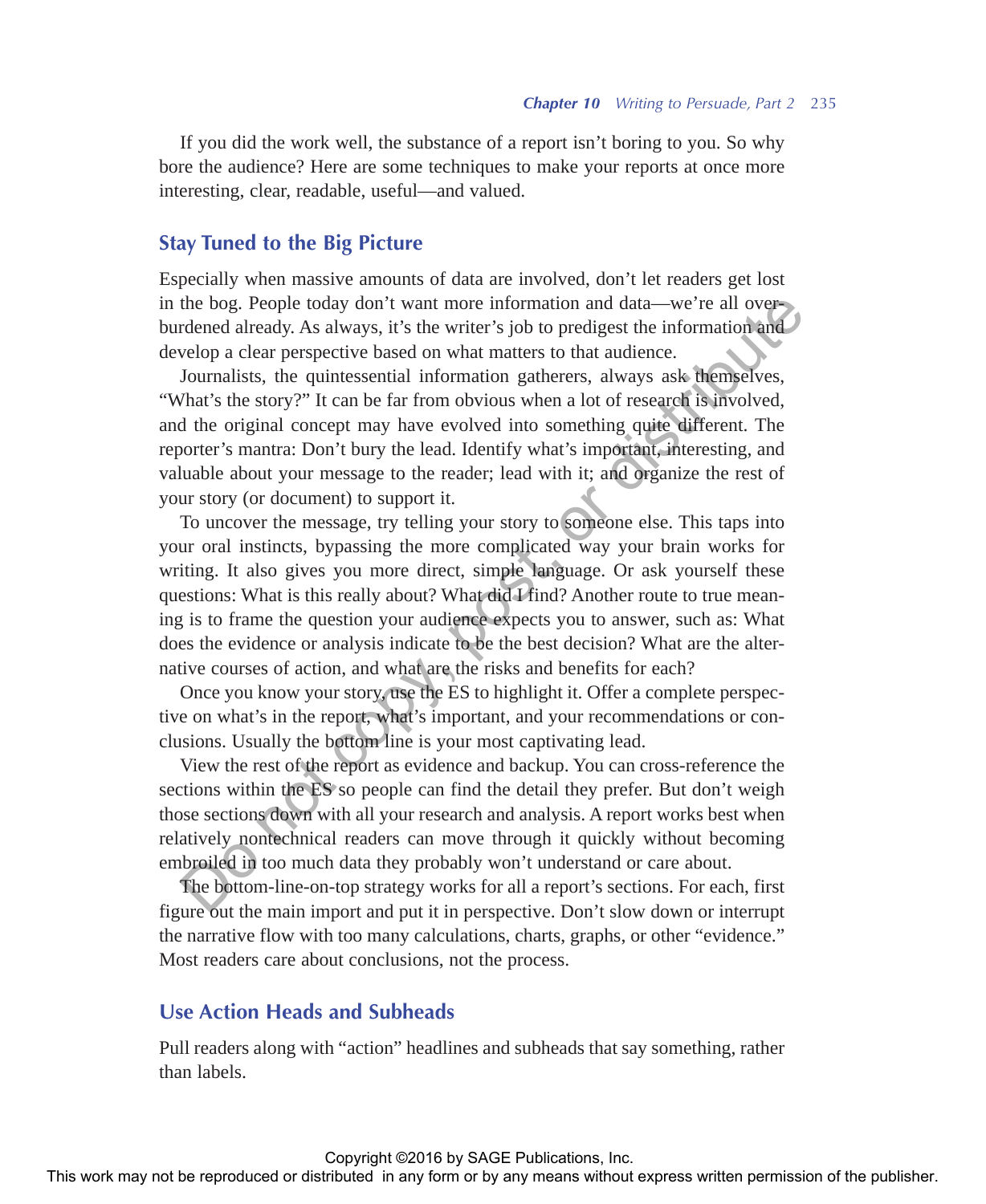Instead of writing, for example,

*Pension Fund Forecast*

**Try** 

*Pension Funding Inches Up*

Or, use the label and add a headline:

*Pension Fund Forecast: 14% Rise Seen for First Quarter*

This technique automatically makes the material more interesting and captures reader attention. Being more specific helps people identify the must-read pieces, too—which is good. Today's reader, trained by the Internet, is active rather than passive and decides what to read based on the clues we present.

Use content-based headlines everywhere, including the ES. You can still use the label if preferred, but amplify it meaningfully. For example, "Executive Summary: Three Routes to Funding Pensions That Meet New Legal Guidelines."

#### **Put the Backup in Back**

Statistics, charts, graphs, and data batches are in general better placed in an appendix section, where they don't undermine your narrative flow, unless they're critical to your central message. Here's a quick formula for an effective technical report: ES/overview, main body spelling out major findings and implications, recommendations or conclusions, and a set of appendixes with all the data you find appropriate. The decision makers may well read just the summary, depending on the numbers people or tech specialists to vet the rest for problems. *Perision Fund Forecast: 14% Rivs Seen for First Quarter*<br>
This technique automatically makes the meaninal more interesting work or beaches read or the position of the publisher of pheople.<br>
the representation Density of

# **VIEW FROM THE FIELD: WHY GOVERNMENT VALUES GOOD REPORTS**

In international work, you need to communicate with people in different time zones, so writing is really the only way to do it. And we're the government, so we also need a documented paper trail for the record to show why we did something.

My job is to enable people to make good decisions, and to do it without my being present. We communicate a lot verbally, but not everyone is at the meetings. Even if they were, given the amount of information flow, they won't remember everything I say. So I need coherent, clearly written documents that give people everything they need to know.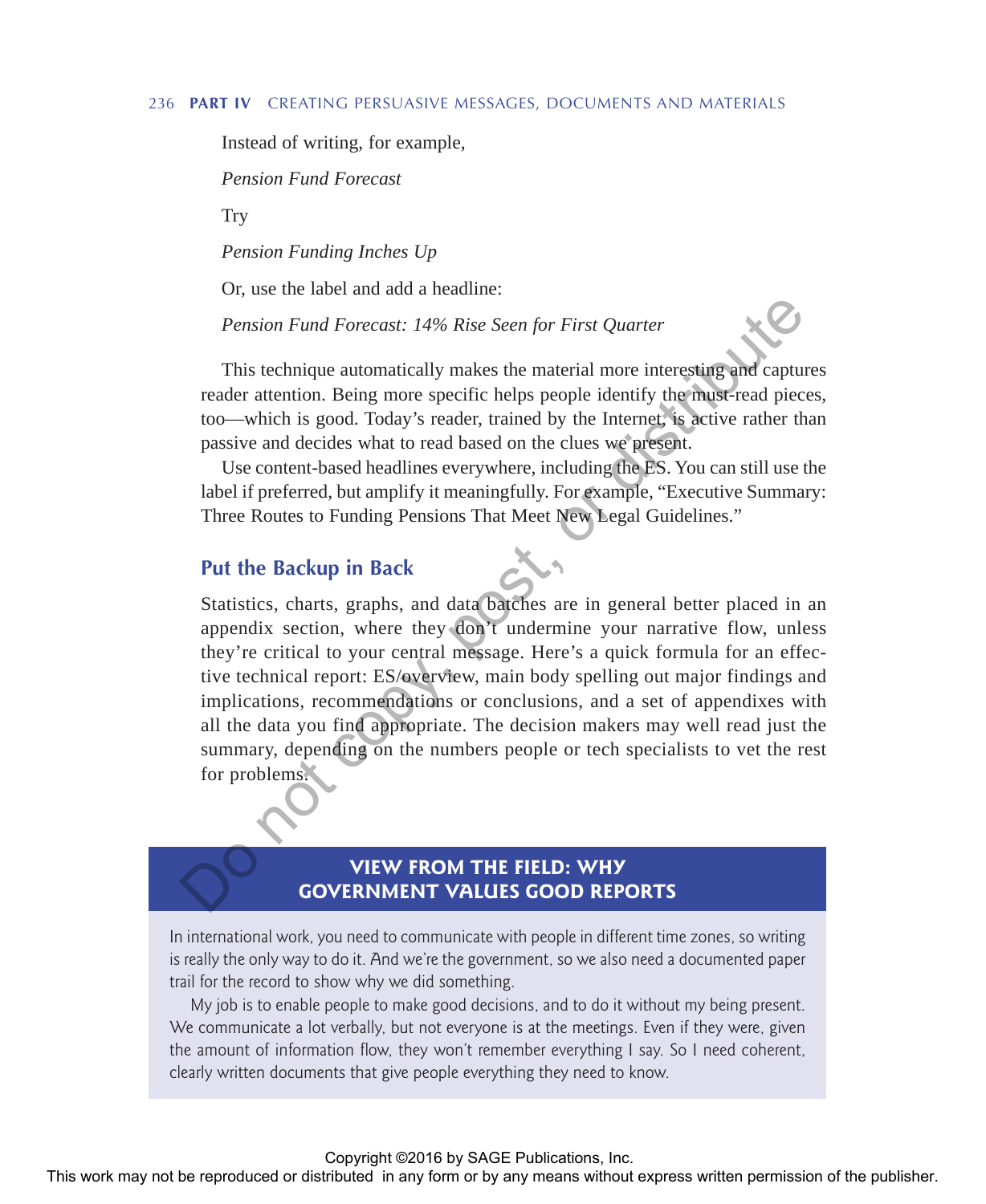Getting people to come together around a document to agree on major conclusions can, if it's concise and clear, generate the underlying decisions needed. For an internal audience, if I'm presenting research, I need the takeaway and justification for what I believe to be the case.

So writing is very important to me when I hire people. When I interview, I ask, "How would you explain this to our vice president who will make a decision about it? And how would you explain it to a group of curious students?" I walk them through different groups and it's quite telling to see how people would write for different audiences.

> —Alicia Phillips Mandaville, managing director of development policy at Millennium Challenge Corporation (U.S. foreign aid agency)

# **WRITING PERSONAL REPORTS**

The same techniques that work for research reports and funding applications will work for you when you report on your own activities. Even if you're filling out a form, think about what to say in the big-picture context. Start with an ES, not necessarily labelling it that.

Ask yourself all the questions about why the reader cares about the information, what it means, why it matters, what you need. Go for a proactive, upbeat tone and deliver the bottom line immediately. If you're writing about what you accomplished in January, for example, rather than beginning in a hum-drum just-doingmy-job fashion such as . . . This work may note that the reproduced or distributed or distributed in any form or by an any form or by any form or by any form or by any means we controlled in the same the same to controlled in any the same to controll

This month, I continued to work on the software issues for the project I'm assigned to. Twenty hours were spent on research. I analyzed 47 possibilities. I also made some telephone calls . . .

Try something more like this—more like Warren Buffett:

I'm happy to report that I will complete my analysis of software for the Zilch Project by January 17th. The good news is that we can accomplish all our goals and come in under budget. Here are some of the purchases I plan to recommend, which coordinate for efficiency and speed . . .

If you want help on the project, add something like this at the end of the summary: I can complete the report a week sooner if I can get some help with . . . .

Reports give you a major opportunity to demonstrate that you are a responsible, resourceful and capable individual who understands the organization and contributes to its bottom line, even if in a small way. Show that you're a problem-solver and that you're committed to your role.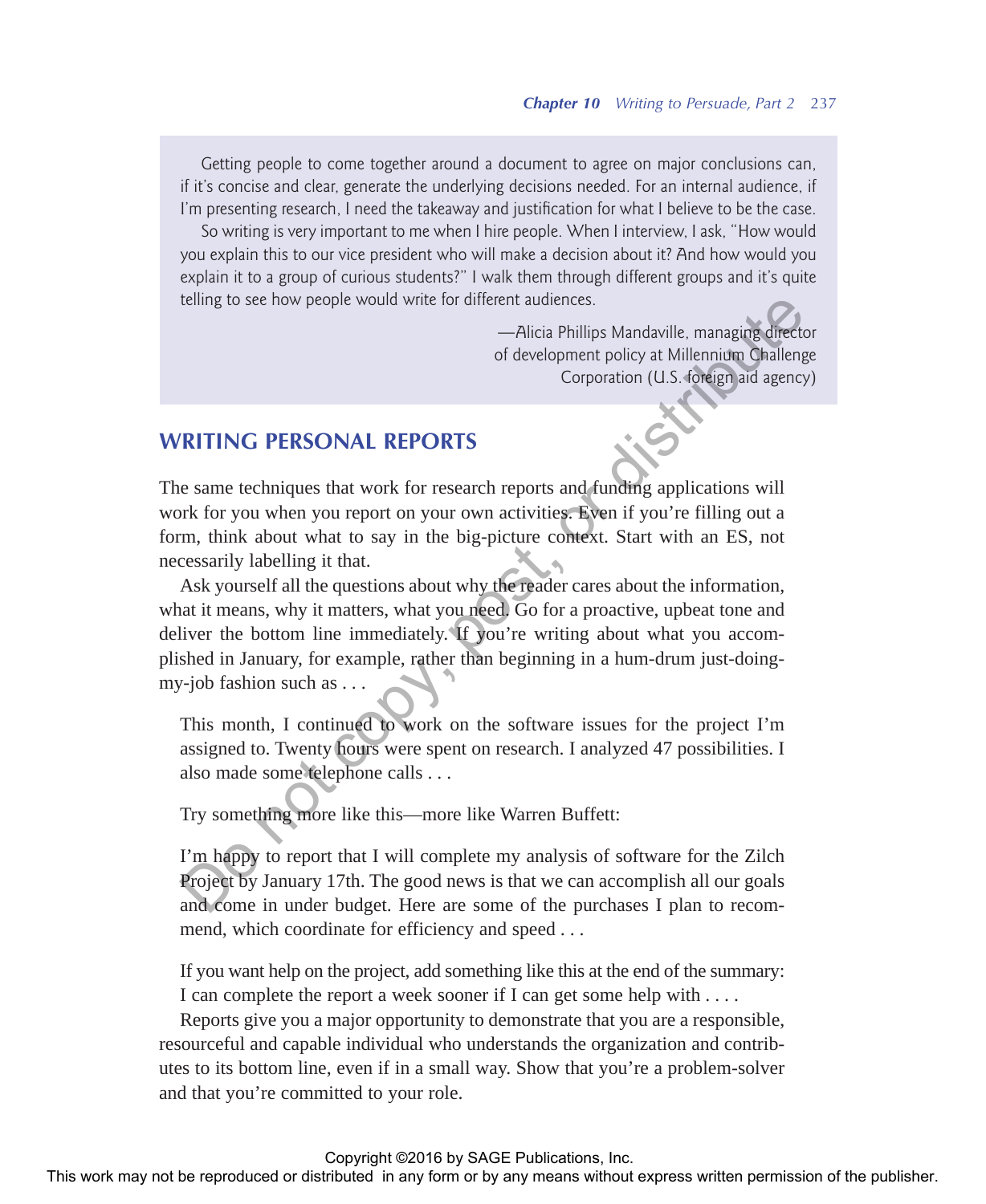#### **SUCCESS TIP**

#### **HOW TO IDENTIFY CONTENT FOR REPORTS**

When you have trouble establishing perspective on what you or your department accomplished during a given time period, or aren't sure what's worth sharing, ask yourself some of these questions.

What's important about the period's events in terms of company or department goals, immediately? Long-range?

What has changed or progressed?

What initiatives did you take? How did they turn out?

What challenges or problems did you encounter? How did you solve them?

Did you see new opportunities and act on them?

What surprised you?

based on recent events?

Did anything occur that bears watching, or should be taken into account in planning? Anything thought-provoking to share?

What (if appropriate) do you recommend

# **A WORD ON BUSINESS PLANS**

Business plans are highly individualized documents that can take months or even years to evolve, because developing a new enterprise is tough. Writing the plan often pulls entrepreneurs through the grueling work of thinking out the idea and how the business will operate.

Develop the written document much like a proposal. You'll need sections explaining the mission—why the idea has value and why it's needed, who it will interest, how it will operate, and what it will produce. A business plan also needs a full marketing strategy, a convincing portrayal of a capable leader and team, and a detailed financial plan. All the techniques of persuasive writing apply to the presentation, including a great ES that shows off both your passion and practicality. The reproduced or distributed or distributed or distributed or distributed permission or be reproduced or produced or by any means without express with a particle permission or by any means with a state in any fit is any m

Asking for money is a serious business. There is help out there: the Small Business Administration, Small Business Development Centers, local business advisory groups, college programs, and many online sources of business plan formats and advice.

# **PRACTICE OPPORTUNITIES**

# **I. Group Project: Invent and Propose a New Course**

Collaborate in small groups on ideas for a new course that would add to your capabilities and qualifications. Pick one and brainstorm its benefits. Divide up the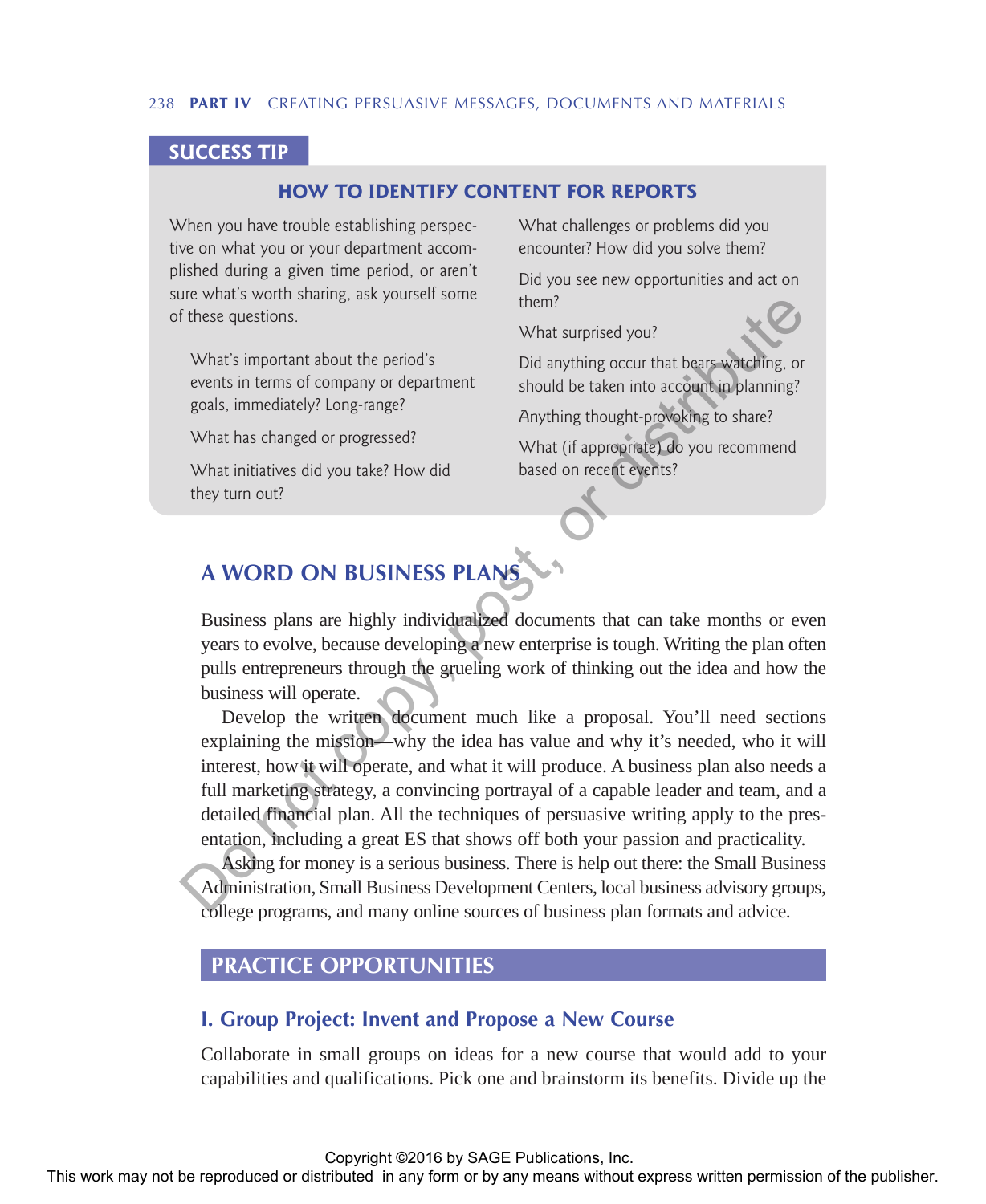responsibilities, and collaboratively write an ES for a formal proposal to your school's director. It should explain what you recommend and why, using techniques of persuasion.

# **II. Group Project: Develop a Project Proposal**

- 1. **Propose a cause.** Brainstorm in small groups to choose an idea for a new local charitable cause or a major project you agree would be of value to the community and is practical (e.g., cleaning up a park, collecting used clothing for a children's shelter, volunteering for an after-school tutoring service).
- 2. **Plan a proposal** to raise funds for the idea from local businesses or a civic group: Identify what needs to be done, set a timeline for each stage, and determine how to collaborate; each team member should assume an appropriate part of the work. Decide together on the central focus of your story, and be sure to include why the project is needed, who will benefit and how, the extent of demand, exactly what support you're asking for, activities and outcomes, and so on. Local changes or a range or which express with be of value powers which the produced or distributed in any form or a stributed in any form or a stributed in any form or by any the stributed in a stributed in any form or b
	- 3. **Create the proposal in line with your plan.** Include an ES. Draw on the writing and persuasion techniques presented in this chapter and Chapter 9. Include appropriate graphics (or describe what they would consist of).
	- 4. **Present the proposal.** The full class reviews all the proposals and votes on which to support, taking the role of a civic group or committee on corporate giving. If desired, the class can also conduct Q&A sessions with each group (which will highlight any missing information).
	- 5. **Discuss results.** What characterized the most successful proposals? What persuasion strategies did you observe, and how well did they work? Were opportunities missed? And, how did the collaborative process turn out? Can a best practice set of directions be assembled for collaborative writing?

# **III. Write a Report**

Create a written report on what you accomplished in this course during the past month. What did you learn, why does it matter, and how will you use it? What problems do you need to work on? How do you chart your progress? What recommendations can you give yourself for further improvement? Where do you need help, and how might you get it? For this, you (along with the professor) are your own audience.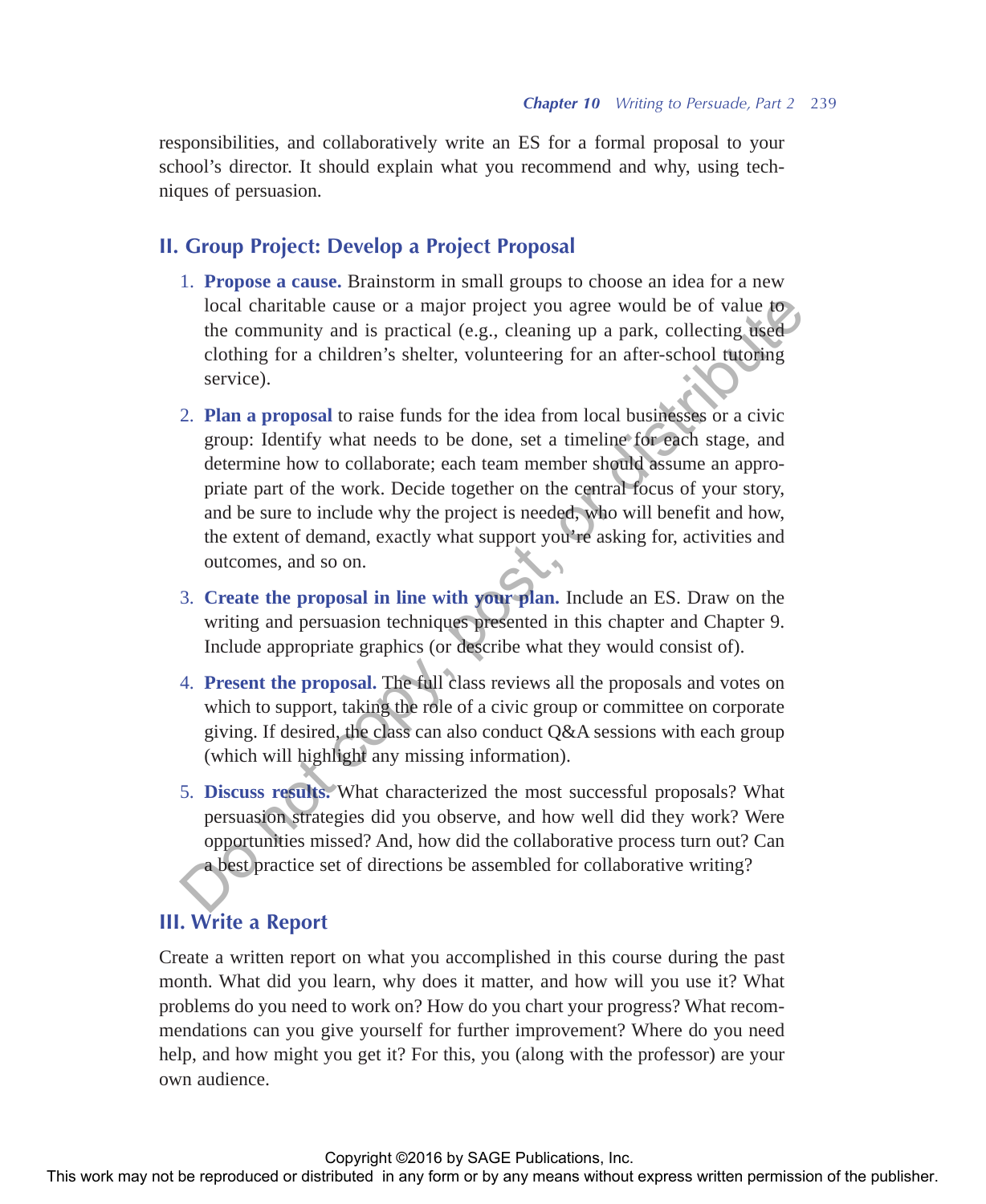#### **IV. Class Discussion: When You Don't Agree With Your Employer. . .**

In the business world, you may well be called on to write memos, letters, social media posts and endless other materials that speak to a viewpoint you disagree with or for which you have no natural empathy. This happens especially often in professional communications work. When should you voice your opinion? Where should you draw the line? Should personal values reconcile with job demands and if so, how? Consider a concept public relations specialists espouse: There are many truths. Do you agree with that?

# **SELECTED RESOURCES FOR PART IV**

A number of interesting websites and blogs connect psychology research to marketing and other persuasion needs. Here are a few I like. Notice that each site or blog has a tagline. Which do you think work best?

*Changing Minds:* "How we change how others think, feel, behave and do." Large resource of ideas about tactics of persuasion: (http://changingminds.org/ techniques/general/overall/overall.htm).

*Psyblog:* "Understand your mind." Psychologist Jeremy Dean's website covers scientific research that relates to everyday life (www.spring.org.uk).

*Psychotactics:* "Why customers buy and why they don't." Sean D'Souuza on psycho-tactical strategies for small business (www.psychotactics.com).

*Neuromarketing:* "Where brain science and marketing meet." Roger Dooley blogs on this subject and recommends other current material. He is also the author of the book *Brainfluence: 100 Ways to Persuade and Convince Consumers With Neuromarketing* (www.neurosciencemarketing.com/blog). and is observed the reproduced or distributed in any form of Constant may not be reproduced in any form or between the reproduced in any form or between the publishers and biog some reproduced in any form or between the p

*Social Triggers:* Derek's Halpern's take on applying psychology science to business (http://socialtriggers.com).

*You Are Not So Smart:* "A Celebration of Self Delusion." David McRaney's in-depth observations on the flawed perception and reasoning behind what happens in the world (http://youarenotsosmart.com).

*The Web Psychologist:* "Want to discover the science of online persuasion?" Nathalie Nahai applies persuasion techniques to online writing (www .thewebpsychologist.com).